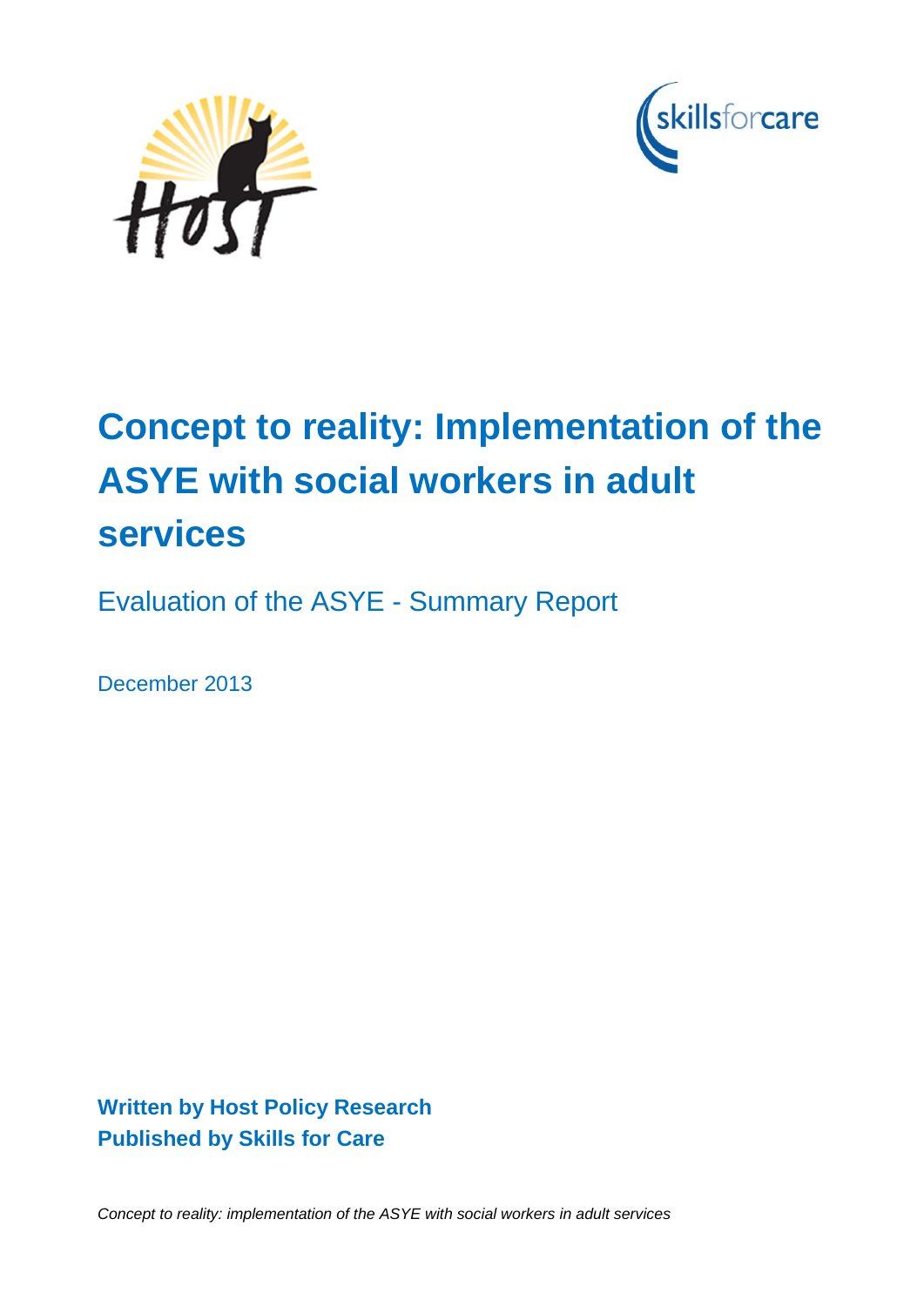*Concept to reality: implementation of the ASYE with social workers in adult services*

Published by Skills for Care, West Gate, 6 Grace Street, Leeds LS1 2RP www.skillsforcare.org.uk **© Skills for Care 2013**

#### **Reference no. R066**

Copies of this work may be made for non-commercial distribution to aid social care workforce development. Any other copying requires the permission of Skills for Care. Skills for Care is the employer-led strategic body for workforce development in social care for adults in

England. It is part of the sector skills council, Skills for Care and Development.

This work was researched and compiled by Host Policy Research.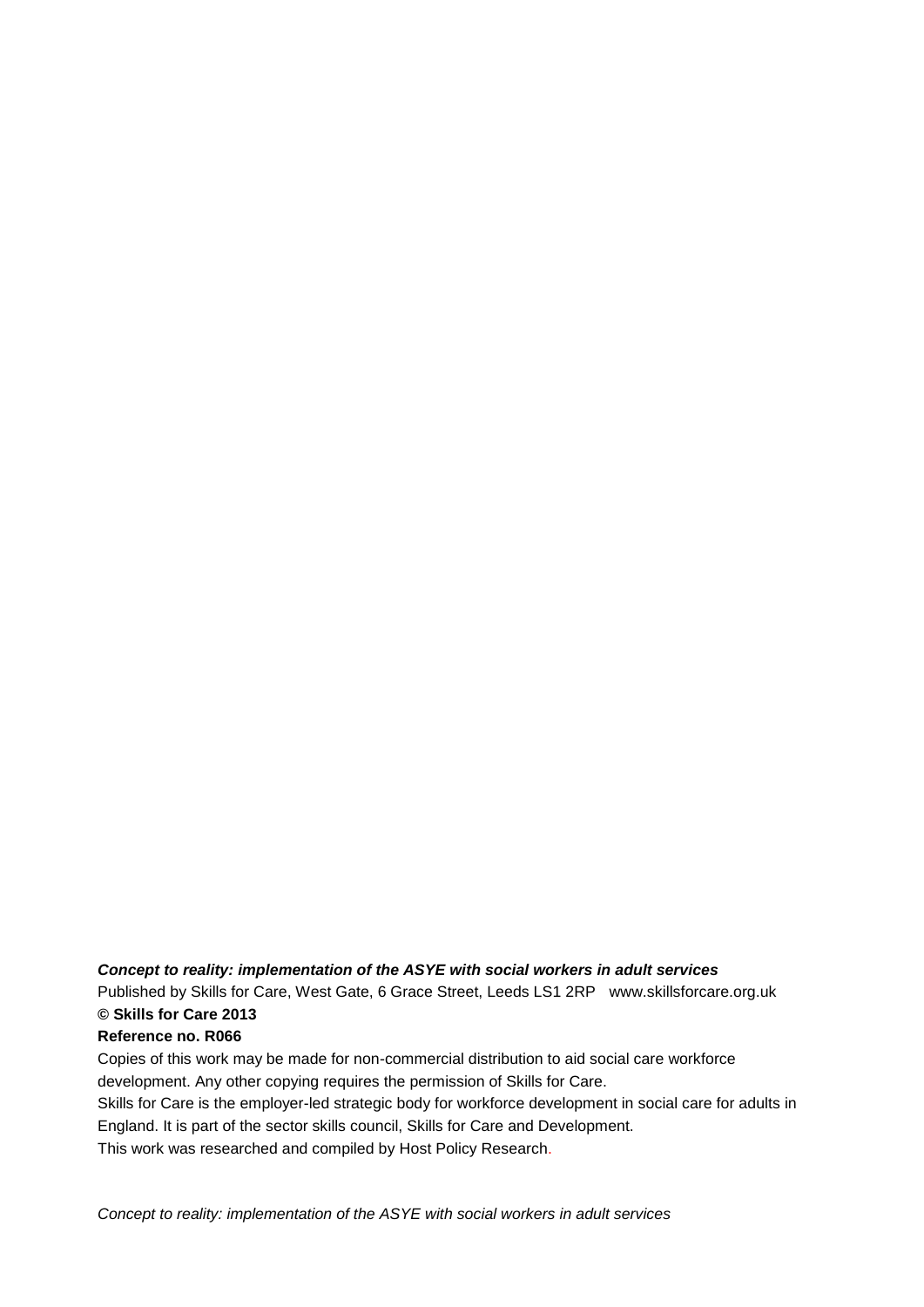# **Table of contents**

#### **Introduction**

| 1. Overview of research methods                                     | $\mathbf{2}$ |
|---------------------------------------------------------------------|--------------|
| 2. Key findings from the research                                   |              |
| 2.1 Communication about the ASYE and provision of support materials | 3            |
| 2.2 Delivery and assessment                                         | 10           |
| 2.3 Benefits and issues                                             | 19           |
| 3. Conclusions and next steps                                       | 23           |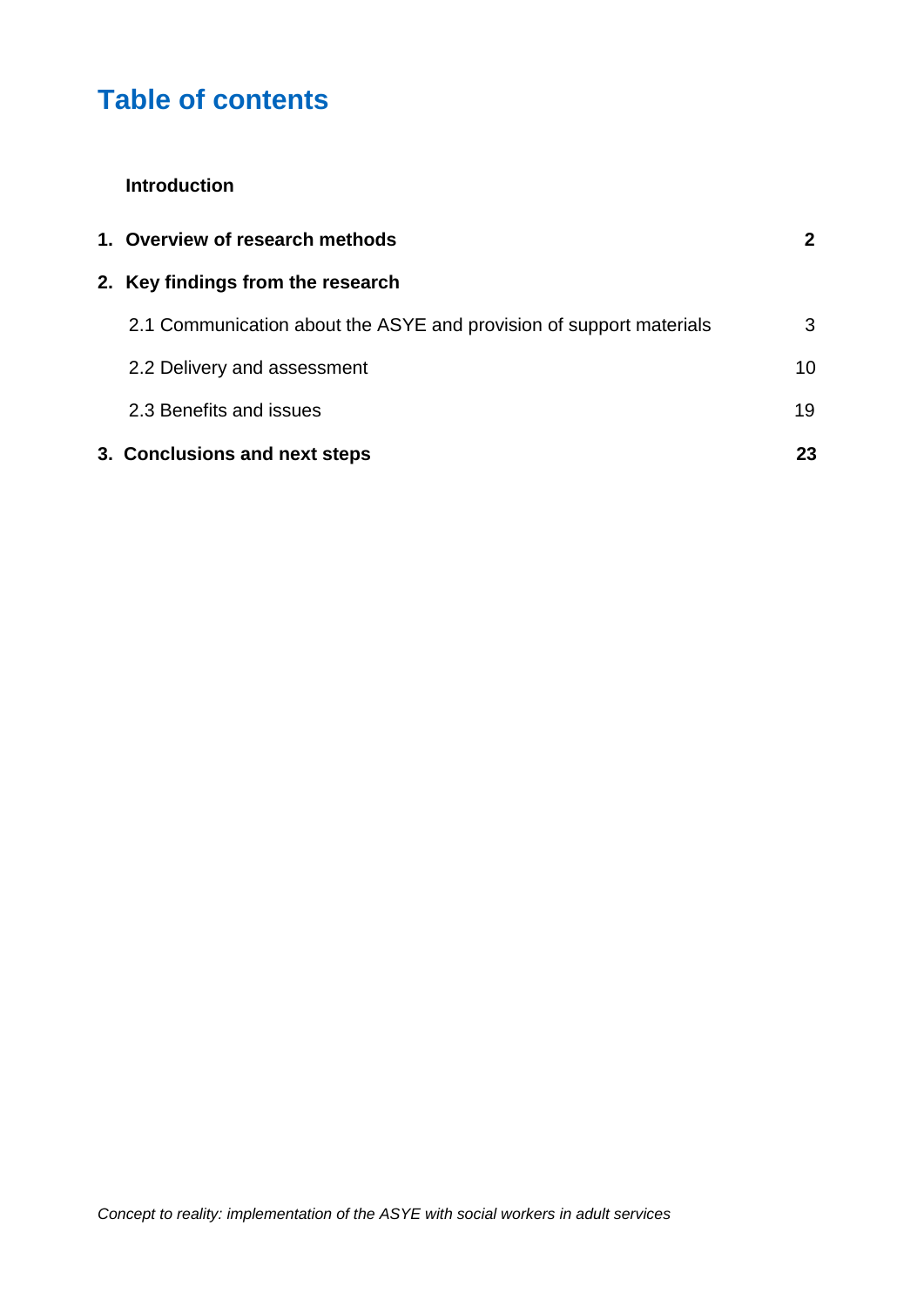# **Introduction**

Skills for Care commissioned HOST Policy Research (HOST) to independently evaluate the implementation of the Assessed and Supported Year in Employment (ASYE).

The evaluation of the implementation year of the ASYE in adult services presents an encouraging picture of a real commitment by staff and Newly Qualified Social Workers (NQSWs) to embed the process and ensure it reflects local practice as well as national professional standards.

It should be borne in mind that the evaluation was based on the implementation year of a new framework and as such it would be expected that there would be lessons to be learned. Recognising that, the evaluation interim reports outlined a number of early formative recommendations that Skills for Care were able to action. Although this evaluation was commissioned by Skills for Care, it is acknowledged that due to the generic nature of the ASYE that where the recommendation suggests an action for Skills for Care that this will require working in partnership with the Department for Education and The College of Social Work.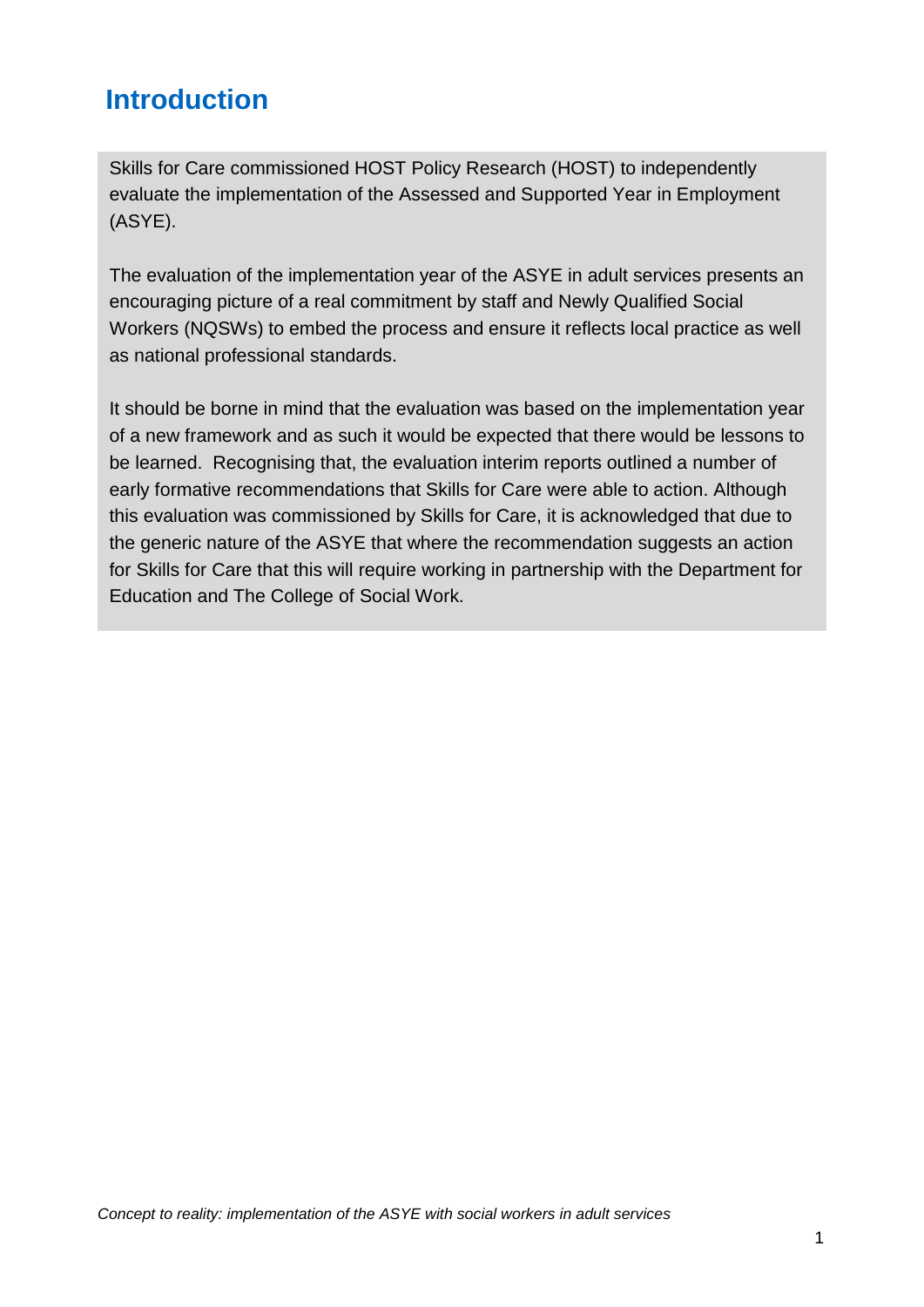# **1. Overview of research methods**

Following ADASS and local research governance approval processes, surveys were conducted with the 117 NQSWs and 56 supervisors/assessors who consented to participate in the evaluation. Those in Cohort One (from the first round of registrations during September/October 2012) completed initial, interim and final questionnaires. Those in Cohort 2 (from the second round of registrations during January-March 2013) completed the initial and interim questionnaires.

Interviews took place with 12 non-participating employers comprising Local Authorities and Private, Voluntary and Independent organisations (PVIs) to determine the reason for their non-engagement. At two stages in the evaluation discussions took place with members of the Virtual Reference Group. Nine case studies describing the implementation of the ASYE in a variety of rural and urban settings and highlighting areas of transferable effective practice and views of NQSWs, assessors/supervisors, managers and Practice Educators, were conducted. The evaluation was informed by a review of reports relating to the previous NQSW Programmes.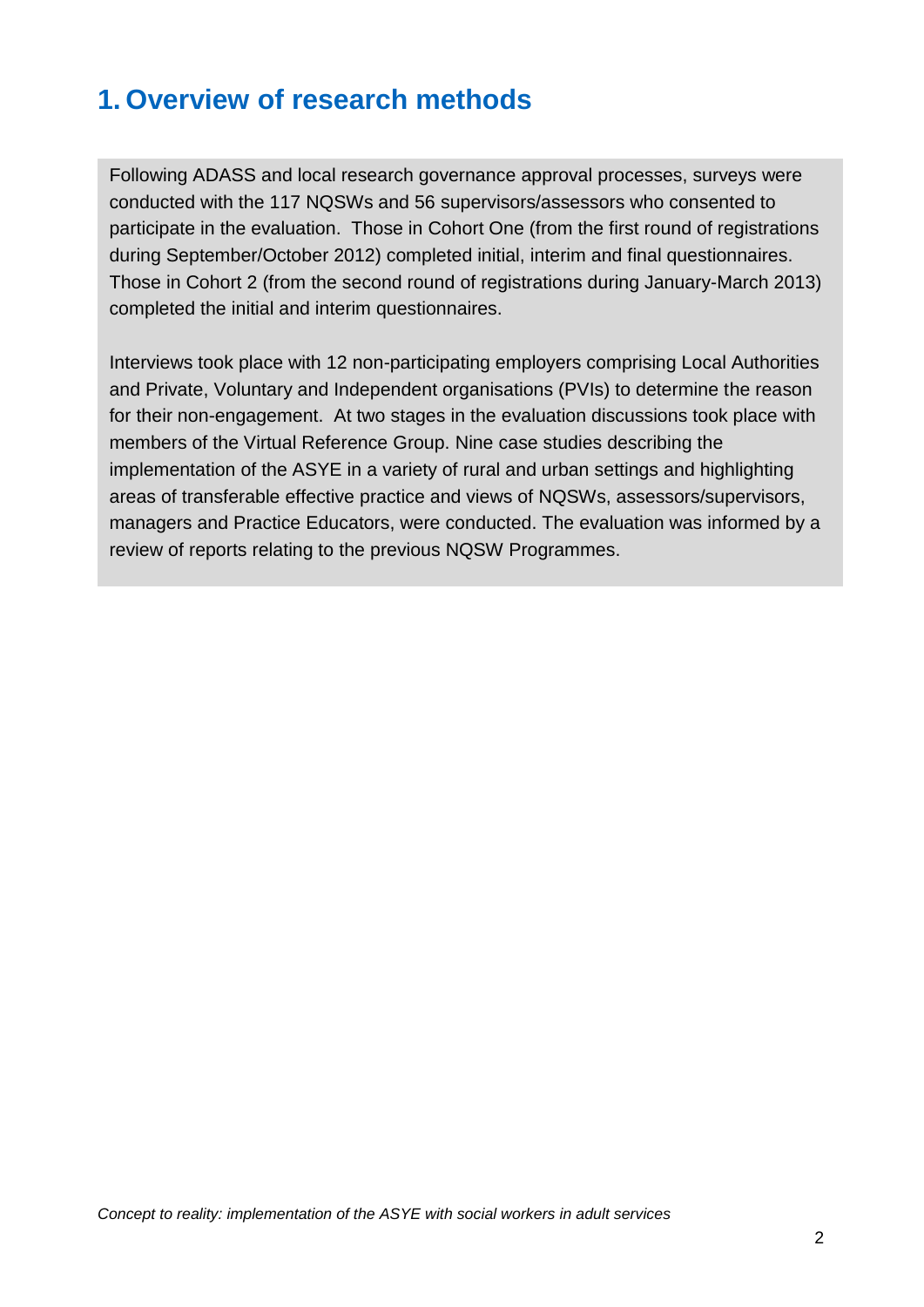# **2. Key findings from the research**

#### **The findings are presented under three main headings:**

- **Communication about the ASYE and provision of support materials.**
- Delivery and assessment.
- Benefits and Issues.

# **2.1 Communication about the ASYE and provision of support materials**

#### **Key findings from the evaluation include:**

Just over a half of NQSWs initially found out about the ASYE from their employer. The other main source of information was their university.

The majority of NQSWs got involved in the ASYE initially because it was an employer requirement.

Almost a third of supervisors/assessors were involved in the delivery of the previous NQSW Programme.

Almost two thirds of supervisors/assessors had received training for their role in the ASYE. At the time of the interim questionnaire, just under a third had received further training, and by the final questionnaire a half had received further training.

Where supervisors and assessors had seen the supporting documents available from the Skills for Care website, the vast majority had found them very or fairly useful, particularly the learning agreement. However, there were large numbers of supervisors and assessors who had not seen the documentation.

Over a third of supervisors/assessors and just under a fifth of NQSWs had not used the Skills for Care website. Where they had done so, just over a tenth of both NQSWs and supervisors/assessors found the website not easy to navigate.

The main initial source of information for NQSWs was Skills for Care, but well over a half of NQSWs were dependent on information on the ASYE from within their work setting. Following the completion of their learning agreement this work-based focus increased.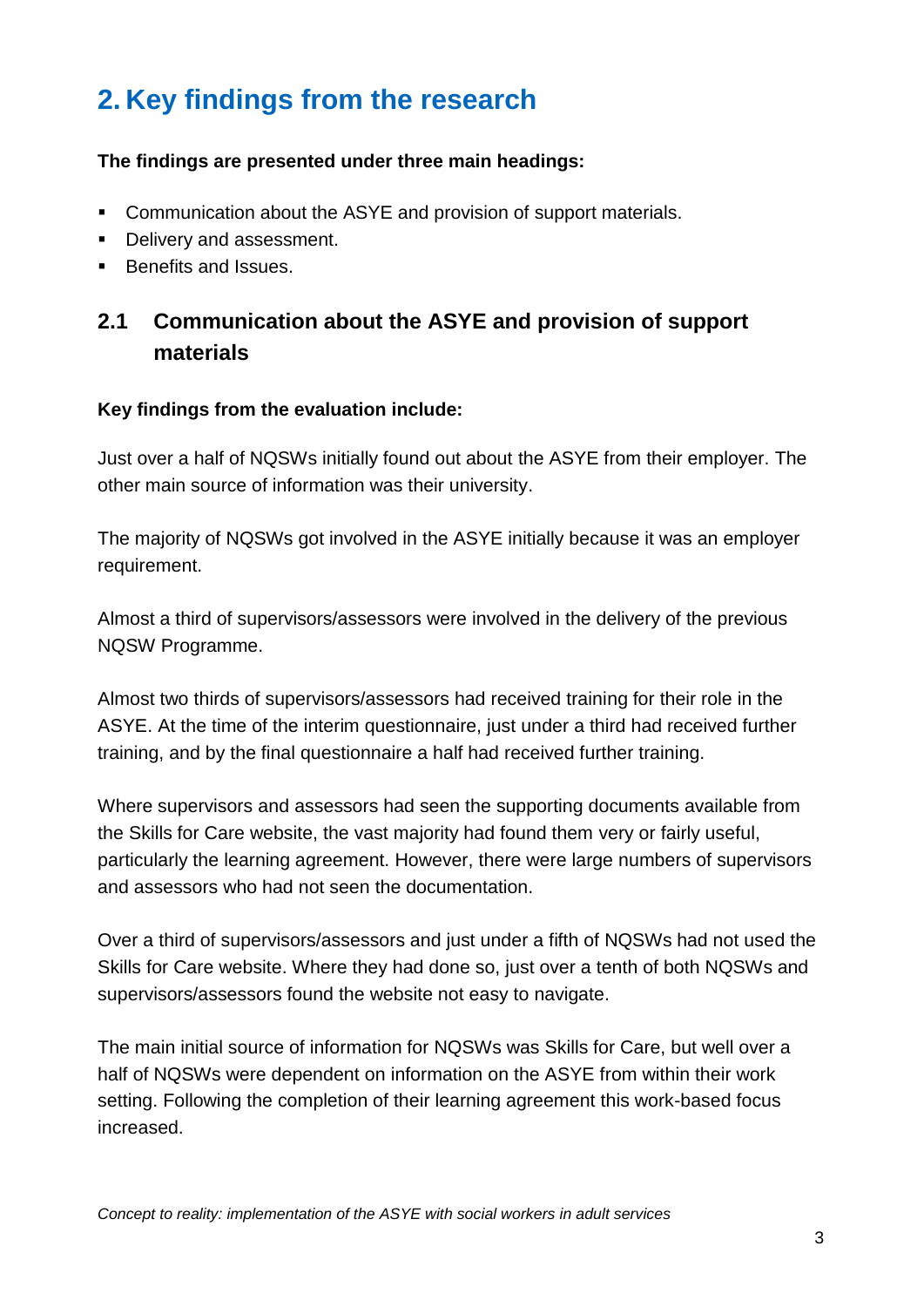The main initial source of information for over a half of supervisors/assessors was from within their work setting. By the time of the interim questionnaire the main source was Skills for Care.

Approximately a third of NQSWs and their supervisors/assessors felt the scheme and its benefits had not been very clearly described by their employer.

Initially two fifths of NQSWs and a fifth of supervisors/assessors indicated that they did not have enough information on the ASYE and at the time of the interim questionnaire just over a quarter of NQSWs and just under a fifth of supervisors/assessors still required further information on the ASYE.

According to responses from the initial questionnaire, just over half of NQSWs found out about the ASYE from their employer, indeed the majority of NQSWs overall became involved in the ASYE because it was an employer requirement. It is encouraging that a third of those NQSWs in Cohort Two got involved through their own choice.

The other main source of information at the time of the initial questionnaire for almost two fifths of NQSWs was from their university. This relatively low figure was almost certainly because the majority of the information on the ASYE was published in September 2012 when most universities had lost, or were losing, contact with their students. In future it would be expected that universities would feature more prominently in providing information on the ASYE, indeed the Department for Education and Skills for Care expect this as part of the preparation of students from study to workplace.

### **Evidence from the case studies demonstrating the important role of universities in preparing student social workers**

**Transition from student to social worker**

In Redcar and Cleveland there was evidence that Universities are playing a key role explaining the ASYE to their student social workers. One assessor commented on how well informed their NQSW"s had been by their Universities:

*'Every applicant knows and asks about ASYE - they now come to us expecting quality support and commitment. This can only be a good thing for the service'.*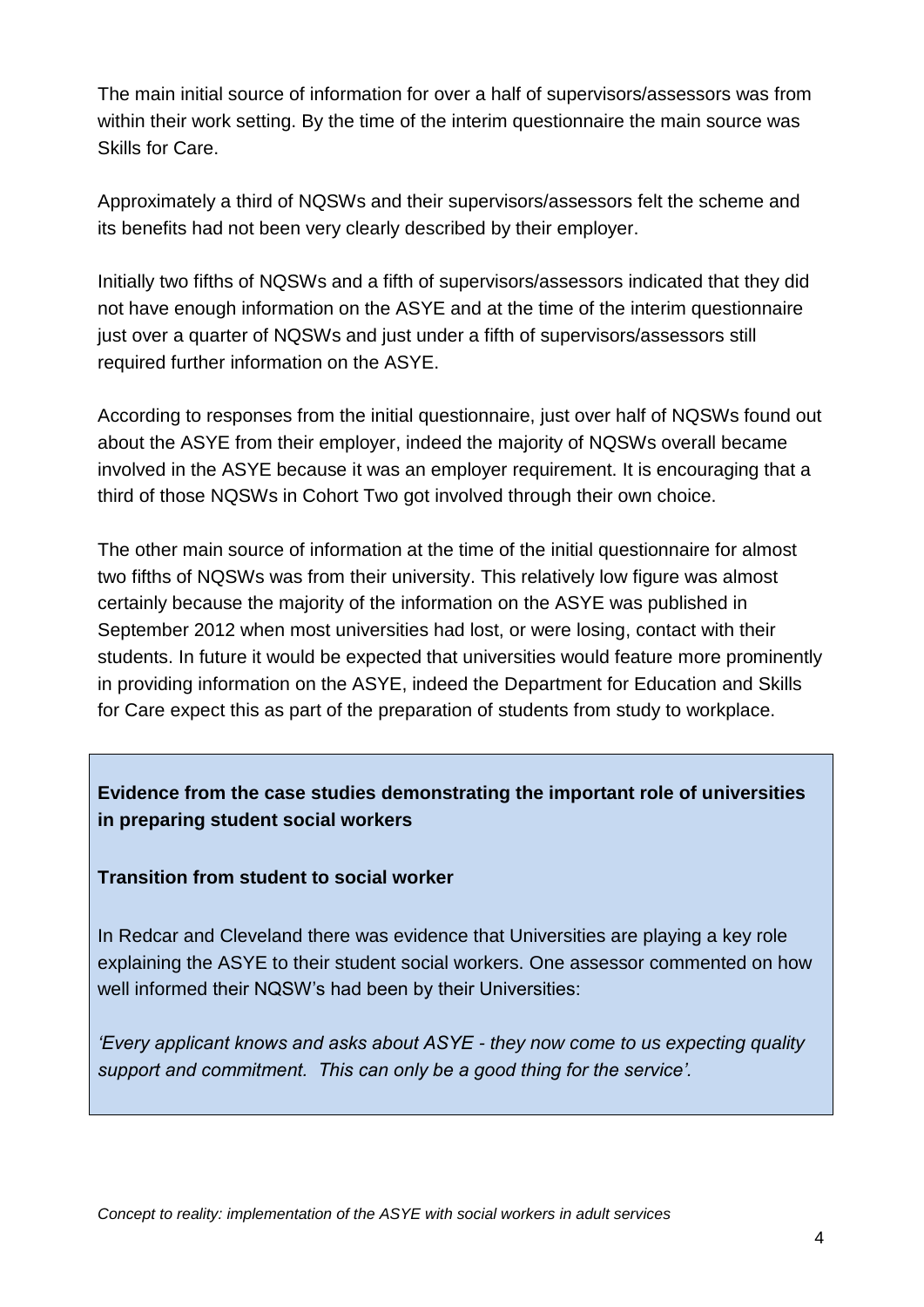#### **Recommendation**

1. Skills for Care contact the universities and make sure that they are aware of the available materials and will communicate that information to their students as part of the transition process.

At the time of the interim questionnaire, the main source of information on the ASYE for NQSWs was their assessor (21%). For supervisors and assessors, however, at the time of the interim questionnaire their main source of information was Skills for Care (68%).

Skills for Care ran a series of presentations on the ASYE which the lead officers from employer organisations were invited to attend; we have no verifiable information on how effective the subsequent dissemination to their employees was, especially those who would be charged with supervising and/or assessing NQSWs under the ASYE.

It is however clear from the findings that individual NQSWs in the implementation year of the ASYE were dependent on information from their work setting. From the initial questionnaire, over a quarter of NQSWs considered the description of the ASYE from their employer as "not clear", and a quarter of supervisors/assessors felt the same.

From discussions that took place at the Skills for Care area workshops and the case study interviews, it is clear that many organisations have downloaded, and continue to download, Skills for Care material, adjusting it for their own purposes and then rebranding it. Readers and users of this material would not necessarily know who had produced the original documents. For this reason when NQSWs, were asked whether they had seen documents from the Skills for Care website, their responses may reflect this. Large numbers of respondents had not seen the individual documents directly relevant to them that were mentioned in the questionnaire. It should also be noted, that significant numbers of supervisors/assessors had not seen the materials on the website and others did not answer the question.

It may be unwise to draw too many conclusions from this. A newly introduced framework by its very nature will involve considerable documentation all of which would be new to those who are involved in implementation. It is possible that some NQSWs and their supervisors/assessors were still familiarising themselves with the necessary record keeping and different approach from the previous framework and may be confused; any subsequent follow up by Skills for Care however should be able to better illuminate this detail.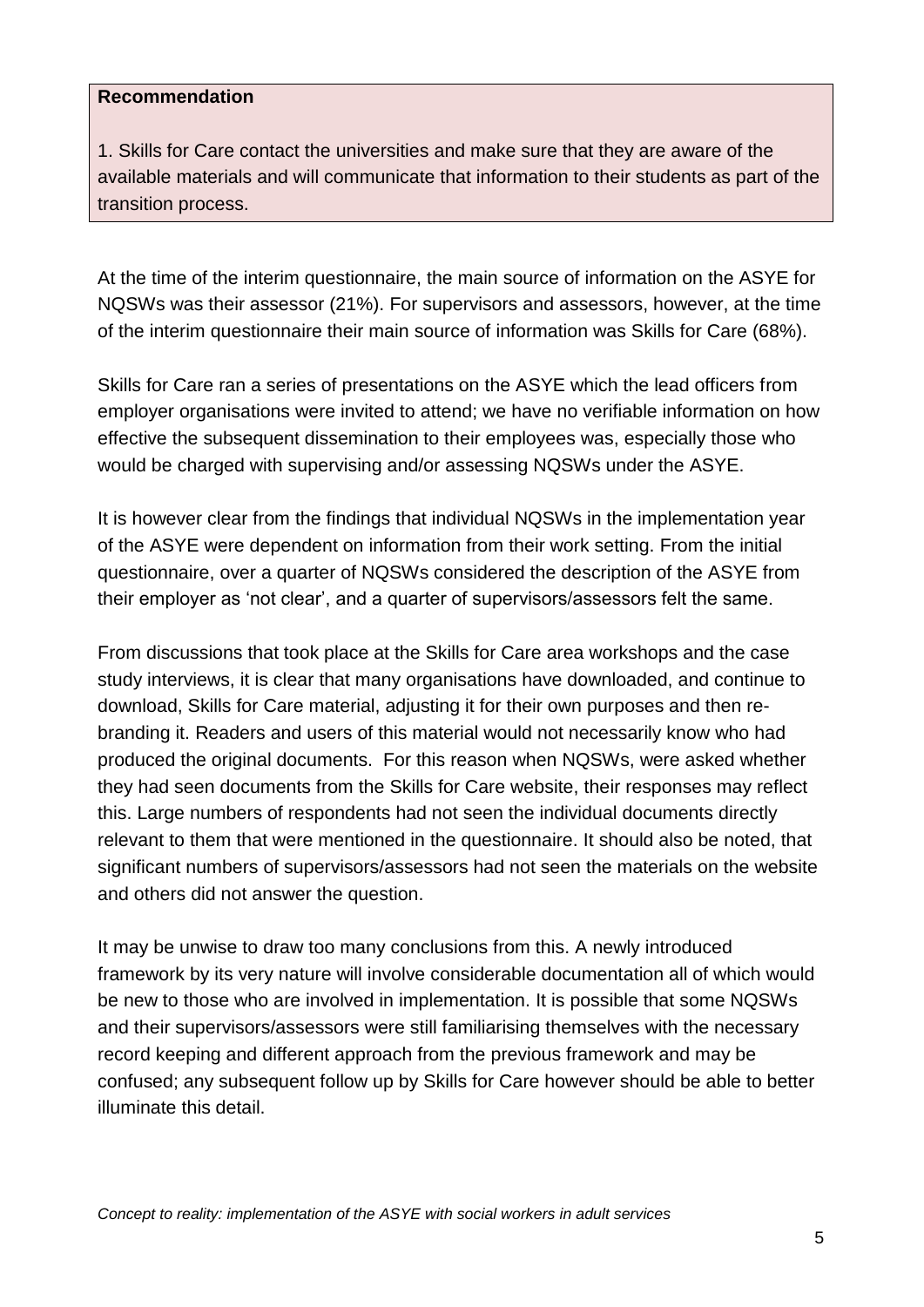#### **Evidence from the case studies in the practical use of support materials**

#### **Making good use of the available support materials**

In Cumbria, the ASYE support material initially available from Skills for Care was viewed as very informative, simple to comprehend and enabled both NQSWs and those that are mentoring, assessing and supervising their work, to understand what was required within the ASYE. This material continues to assist individuals and their line managers with the transition from qualifying to the workplace, and NQSWs are actively encouraged to look at the case studies and determine how the experience of others can be transferred to their situation and assist their professional development. Stemming from reading this, NQSWs report they have been able to better understand the Professional Capability Framework (PCF), capability statements and what they, as individuals, should be able to accomplish in the short, medium and long term. Skills for Care are seen as very much the drivers of the ASYE and good use has been made of the various templates available which have been adapted to fit with the local needs.

#### **Presenting key documents in an accessible format**

In Southampton, to facilitate access to key documents a local ASYE handbook was produced. This captured, in one place, all key aspects of the programme and explained how it was to be delivered. It included the learning agreement, details and dates of the support available, contact details of key personnel, protected time, assessment requirements and FAQs. Similar handbooks were produced for assessors, line managers and supervisors and all were well received

#### **Available resource materials and a systematic approach**

In Redcar and Cleveland, it was felt very strongly that the Skills for Care materials brought a more systematic approach to the development, assessment and review process of NQSWs than had hitherto existed. By using the same materials, and with the support of the Tees Valley Partnership, employers are interpreting assessment requirements in a more consistent way. This has real benefits to employers and to staff who may wish to transfer from one authority to another.

The perceived quality and usefulness of support materials, particularly those downloaded from the Skills for Care website was good, particularly the learning agreement and the exemplar completed agreement. These helped clarify the management and timing of the support which was to be provided to the ASYE candidates. In addition, its use enabled emerging problems to be identified and addressed at an early stage through the review process.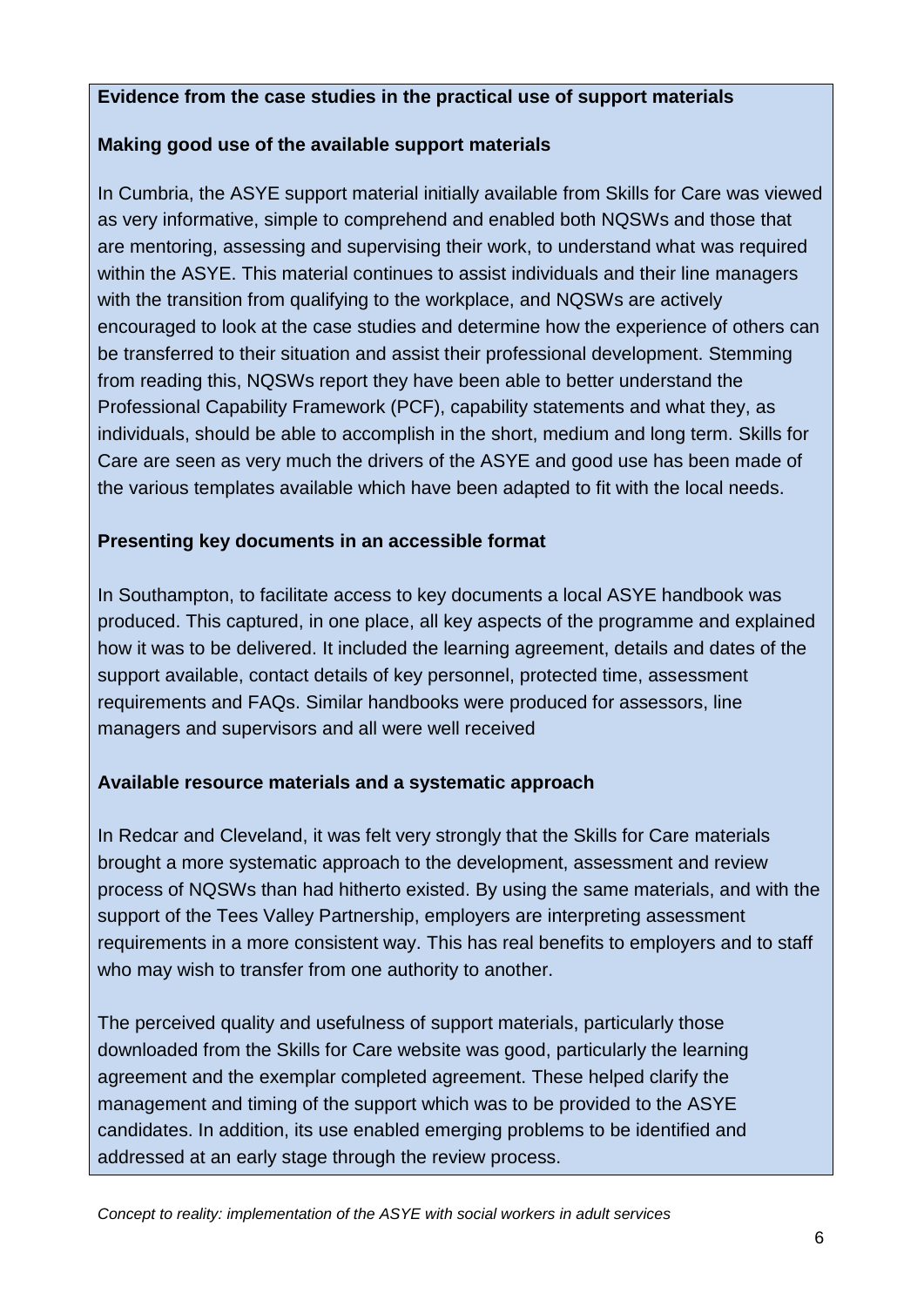There is clearly an issue regarding the Skills for Care website, where difficulties in navigation were reported from a number of those currently involved in the ASYE and those who are not presently engaged. This is evident from all the survey responses received and appears to be more than just familiarisation with the site. It should be noted that Skills for Care is in the process of launching a new web site which is already taking into account the interim recommendations.

#### **Recommendations**

2. Employers review the information they hold internally on the ASYE and how that information is presented to NQSWs, their supervisors/assessors and line managers. This should include links to sources of information including the Skills for Care and The College of Social Work (TCSW) websites. The case studies have provided examples of how this might be approached.

3. Employers who work closely with each other and local agencies consider the coordination of the information and general support provided. This recognises that some NQSWs and their supervisors/assessors may work across several organisations.

4. Skills for Care to develop a formal dissemination strategy to ensure that the individuals involved in the ASYE are told about the website and the materials that can be accessed there, especially the case studies, when they register for the ASYE. This could be by means of a "sources of information" document signposting the available materials. Such a direct method is likely to be more effective than relying on a cascade effect from the employer which does not appear to have been an efficient method in the implementation year.

5. Skills for Care conduct a professional review of the website. This should include the way the material is presented and the signposting of materials to appropriate individuals such that there is clear indication of the intended audience (NQSWs, supervisors/assessors, employers and more general enquires). This might be achieved, for example, by regrouping and rebadging materials according to the intended audiences, such that the initial ASYE screen starts with a simple menu choice according to the person viewing. Then the selection takes an individual again to an uncluttered screen with clearly named documents.

6. When the website has been reviewed/reconfigured it might be appropriate for a website guide/toolkit to be produced to make navigation easier for each of the main ASYE audiences. However, if the website is reconfigured and properly tested for ease of use then there may be no need for this.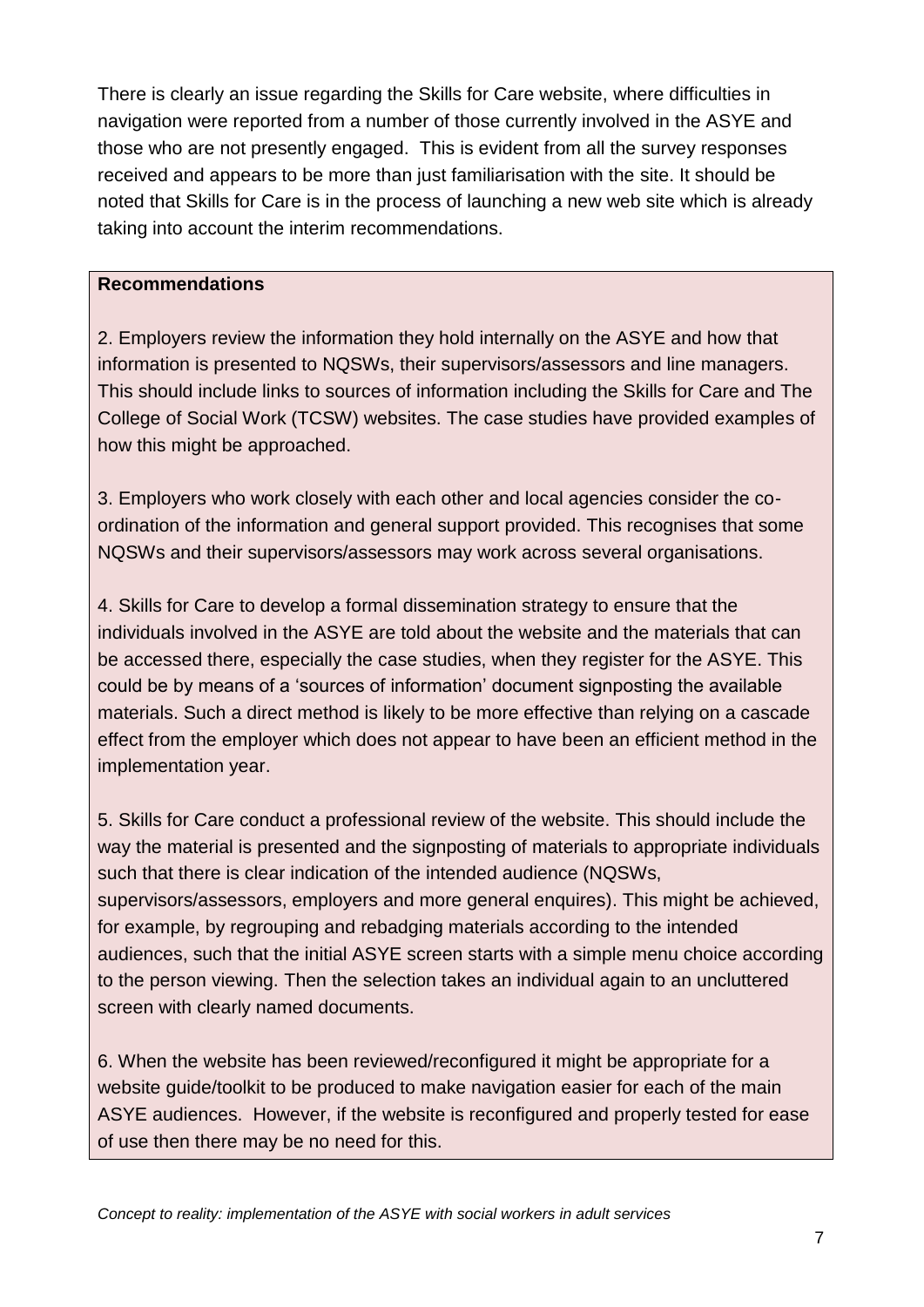At the time of the initial questionnaire, 40 per cent of NQSWs overall indicated that they did not have enough information on the ASYE and there was little difference between responses from the two Cohorts. Similarly, 22 per cent of supervisors/assessors overall felt they did not have enough information on the ASYE initially to fulfil their role. To some extent this would be expected at the early stages in the implementation of the ASYE and given the perception of the speed at which it was introduced. The initial need was largely centred on process issues, how to evidence requirements, complete proformas, etc. For example:

*'How to evidence/what is classed as evidence. Proformas that my employer want us to use'.*

*'A simple guide is needed with a check list of what is actually required, with step by step instructions. An on-line assessment tool listing requirements that can be submitted during and at the end would also be useful'*

*'There has been little information from our employers about how to complete the portfolio, so we are left with little clarity about what is expected of us. When we ask, it appears that our managers do not know either. I take responsibility for not doing research on ASYE, but I was not even aware that there was a website/ on-line resource'.*

In responses to the interim questionnaire, just over a quarter of NQSWs and just under a fifth of supervisors/assessors overall indicated that there was still a shortfall in required information on the ASYE. At this point, whilst there were still queries from NQSWs in relation to portfolios and general clarification on processes and roles, the focus from supervisors/assessors was on clearer guidance and progress of candidates through the ASYE process and assessment rather than generic issues.

This suggests that individuals need different information at different points in time. There also needs to be an effective method of notifying audiences that new information is available on the Skills for Care website, and the simplest way might be through a dedicated ASYE RSS feed so that individuals who sign up to it get an automatic notification when additions are made to the ASYE materials.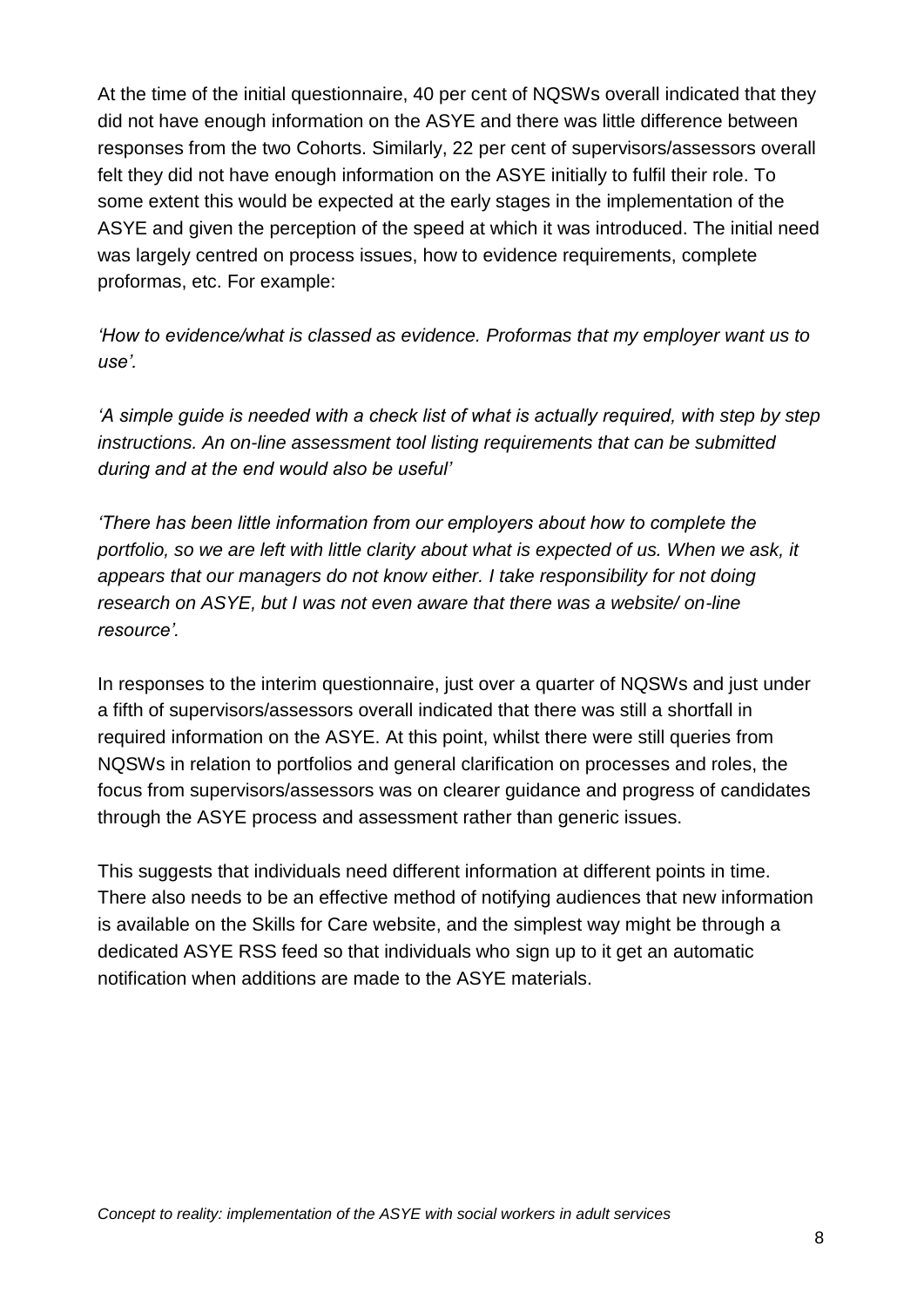#### **Evidence from the case studies in relation to cascading information about the ASYE through the organisation**

#### **The importance of internal communications**

On the whole, staff at Blackburn and Darwen feel that communications have been very strong at a local level. The workforce development team have been proactive in providing Practice Educators with relevant information on the ASYE and they, in turn, filter this and pass it on to NQSWs and/or their managers either using the regular development meetings or through group e-mails. In addition, the workforce development team have put on training sessions and are happy to answer questions or provide individual support when needed. Issues that come up through supervision have been passed on to the training team who have then ensured that the areas are covered in subsequent development meetings. Topics have included the Learning Agreement, writing up case studies, dealing with difficult clients, preparing for hearings. Practice Educators and managers also attended a Lancashire-wide training event on the introduction of the ASYE earlier in the year.

#### **Central co-ordination for the ASYE**

A critical feature of the success of the Local Authority"s approach in Southampton was the establishment of central coordination for the programme. In practice this is shared by the Service Manager (Adults) and the learning and development lead. Several respondents identified the coordination function as pivotal, particularly as this was a new and potentially complex development programme. The hands-on model of the coordinators afforded a rapid response to questions - as one assessor noted: "I always got an answer within 24 hours'.

Operationally, the learning and development lead planned, coordinated, arranged workshops advised the Practice Assessors, delivered reflective practice support and conducted second marking. Everything was clearly documented including session hand outs, assessment documents, due dates, handbooks and ASYE files. Having clear lines of responsibility was viewed very positively in that it simplified communication and eased implementation. As a result, all participants knew who to contact if issues arose.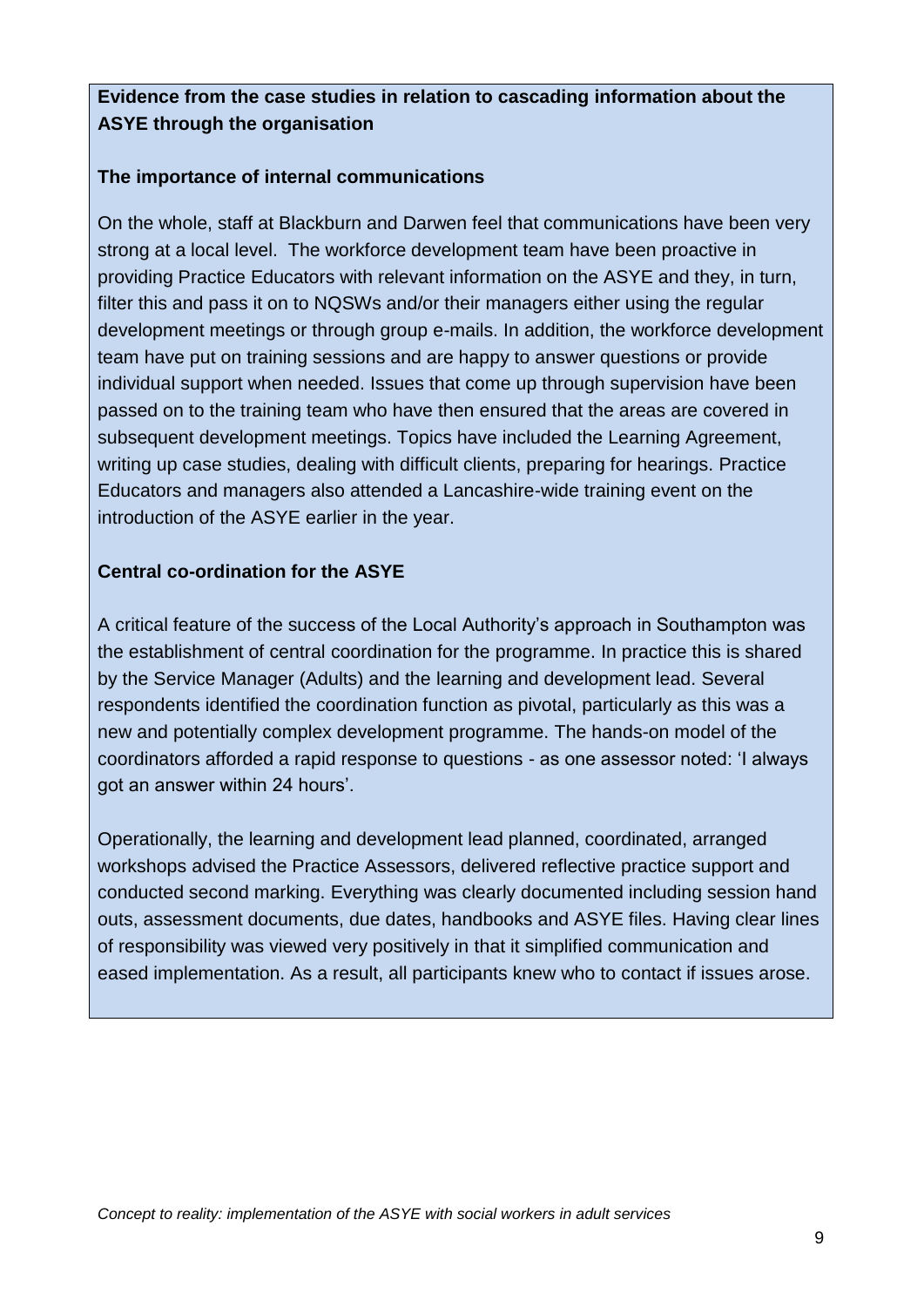#### **Recommendations**

7. The establishment of an RSS feed just for the ASYE pages of the Skills for Care website so that individuals receive up-to-date information that is directly relevant to their situation.

8. Employers take steps to ensure that NQSWs and their assessors/supervisors have all the information they need throughout the different stages of the ASYE, not just when they register.This should reflect the fact that they have different information needs at individual points in time (e.g. on registration, prior to three and/or six month assessments, in preparation for final assessment etc.)

# **2.2 Delivery and assessment**

#### **Key findings from the evaluation include:**

Just over half of NQSWs felt reflective supervision had met their expectations but just over a quarter stated not always. At the time of the initial questionnaire, almost all NQSWs had agreed the frequency and duration of their supervision sessions. The vast majority of supervisors/assessors confirmed overall supervision sessions were being delivered in accordance with those agreements and this was confirmed by NQSWs.

Halfway through their ASYE, just under two thirds of NQSWs said they were receiving sufficient feedback on their progress.

The vast majority of NQSWs stated their supervision was supporting their reflective practice either very or quite well.

Midway through their ASYE just under a third of NQSWs were not clear what they had to do to meet the standard and pass the final assessment.

The majority of supervisors/assessors were very or fairly confident in their ability to provide reflective professional supervision. At the time of the interim questionnaire almost a half felt they were not receiving enough supervision and support from their employer to help them deliver reflective professional supervision. By the final questionnaire, just over two fifths felt the support received for their supervision/assessment activities did not meet their expectations.

The majority of NQSWs found their experience of workload management to be positive initially though this had dropped slightly by the time of the interim questionnaire.

*Concept to reality: implementation of the ASYE with social workers in adult services*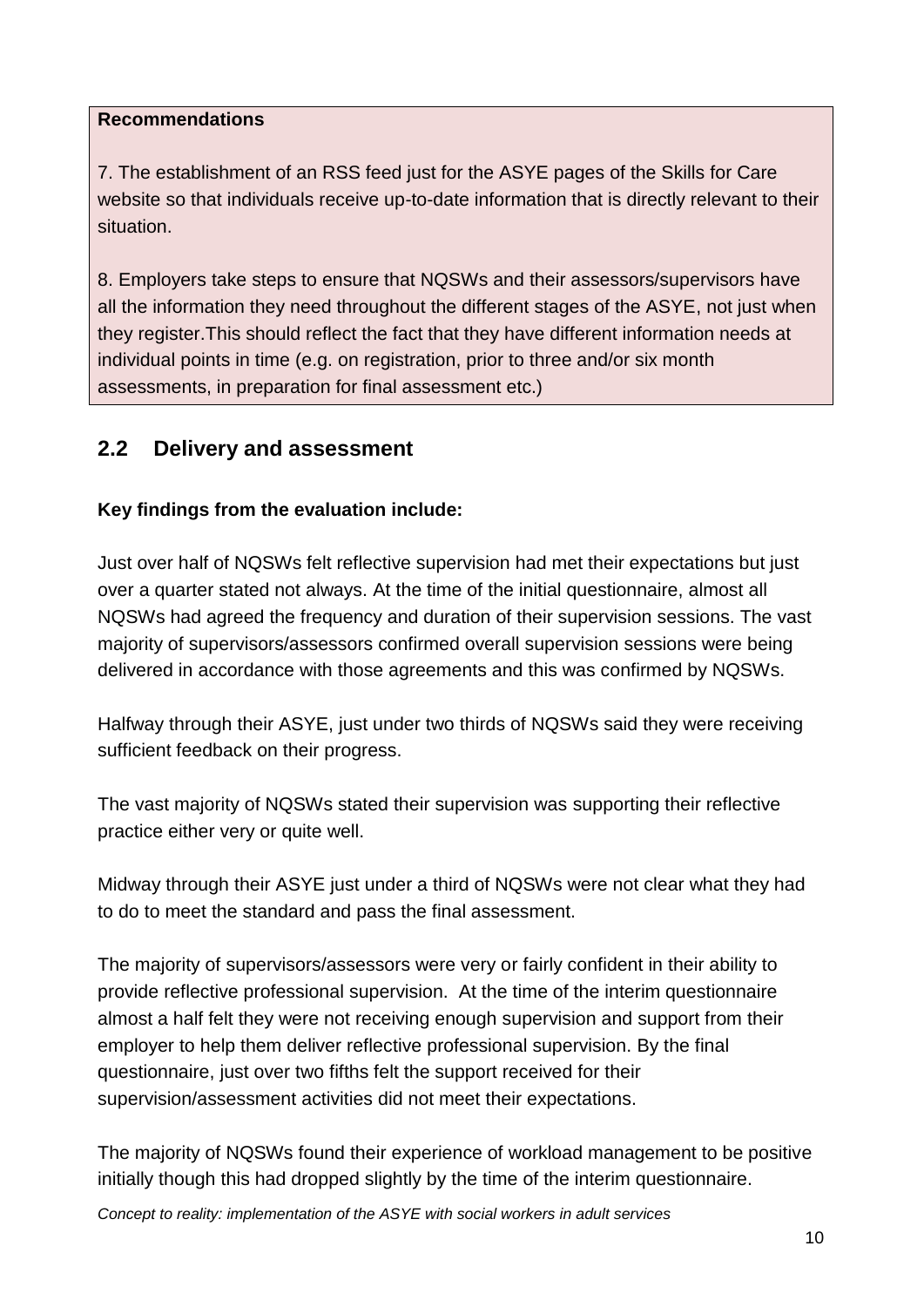For most, their experience was how they had expected workload management to take place. By the final questionnaire only just under a half said their workload management was conducted as set out in their learning agreement.

For just under three quarters of supervisors/assessors workload management was proceeding as they had originally anticipated and in the final questionnaire over three quarters of supervisors/assessors stated the workload management was either very or quite effective.

The majority of NQSWs and supervisors/assessors stated protected development time was as set out in their learning agreement.

The vast majority of NQSWs and supervisors/assessors were aware of the PCF and standards described for the ASYE and consider the capability statements as either very or fairly suitable. The vast majority of supervisors/assessors confirmed progressive assessment against the standards described in the PCF is taking place and were also very or quite confident in their ability to assess against the standards and to provide holistic assessment.

Just over half of NQSWs and three quarters of supervisors/assessors had found it very or quite easy to change from a competency-based assessment to holistic assessment for capability. Just over three quarters of NQSWs and the majority of supervisors indicated that that in the development of professional judgement and confidence a holistic rather than competency-based assessment is preferable.

Almost three quarters of supervisors/assessors considered their employer"s arrangement for assuring the quality of assessment decisions worked very or quite well.

A key dimension of the induction and probation process is for NQSWs to establish an open discourse with their supervisors. Some organisations have established "Learning Sets' of NQSWs for people to discuss expectations and experiences.<sup>1</sup> The majority of survey respondents expected workload management to be a significant part of their supervision, however it was clear that workloads and employer approaches to the management of workloads varies considerably across the country.

Evidence from the good practice identified in the case studies suggested that given that there is not a definitive workload management system that can determine fair workloads, it is crucial that expectations about workloads are part of every session between NQSWs and their supervisors. These conversations should address what caseload NQSWs are being allocated and whether it is manageable.

*Concept to reality: implementation of the ASYE with social workers in adult services* -Evidence from case studies and observation at the ASYE workshops by Skills for Care.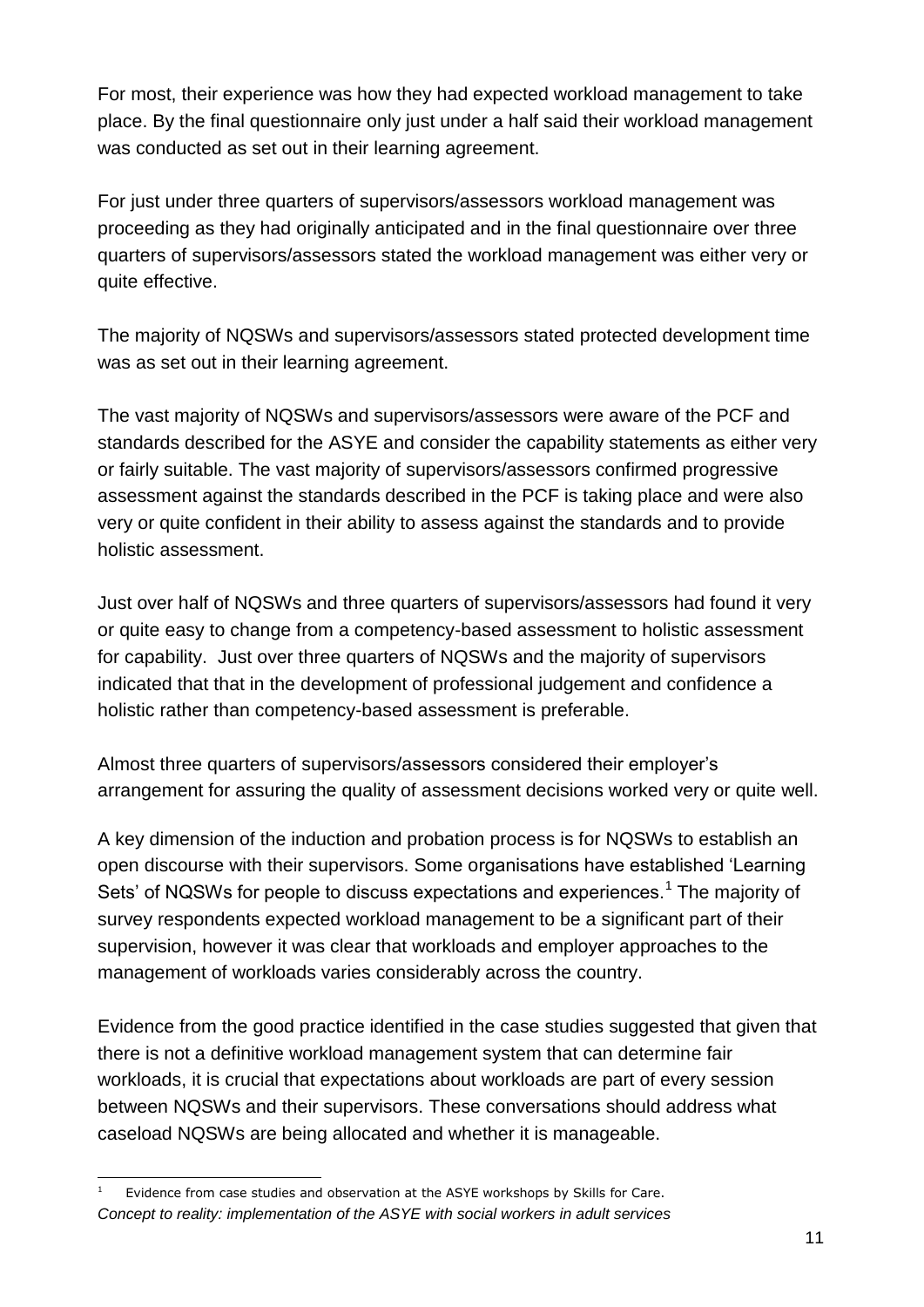#### **Evidence from the case studies in relation to workload management**

#### **Developing a tool for workload management**

In order to ensure that all involved in the process have the necessary time to discharge their professional responsibilities, Norfolk have developed a tool that enables them to quantify the amount of time needed by activity (for example, supervision, assessments, protected time and case work) and to calculate the staffing requirements for each team. This has been in operation for a few months and will be reviewed in the autumn.

The issue of workload management is linked to the requirement for protected development time as a heavy caseload will impinge on the NQSWs ability to take advantage of study time. The majority of NQSWs and supervisors/assessors stated that protected development time was as set out in the learning agreement. We have seen the importance that supervisors/assessors have placed on the example learning agreements and guidance notes that are available from Skills for Care. These could be reviewed to ensure the requirement for agreed caseload and protected development time is clear.

#### **Evidence from the case studies in relation to protected development time**

#### **Regular protected development time**

To signal the importance Blackburn with Darwen places on supporting the ASYE, one Friday each month an afternoon is set aside for NQSW development. The session runs from 1pm until 5pm, but the senior social workers who deliver training are there only between 2pm and 4pm. The intention is that the first and last hours can be used by NQSWs to work on their portfolios or to discuss issues amongst themselves, offering peer-to-peer support. Any concerns or unresolved issues can then be raised with the senior social workers. It is important that these meetings are 'off-site' to ensure this time is uninterrupted by case work.

On the whole, managers have been supportive of the approach but work pressures have meant that NQSWs tend to arrive at 2pm for the formal session, although they do stay on afterwards. An important aspect of the approach is that those leading the sessions are not managers and emphasise that they are all in practice and still learning and developing; this encourages NQSWs to be open about the challenges they encounter. For NQSWs, knowing that they are expected to attend the regular sessions keeps the ASYE process high on their radar and prevents it being side-lined due to pressure of case loads.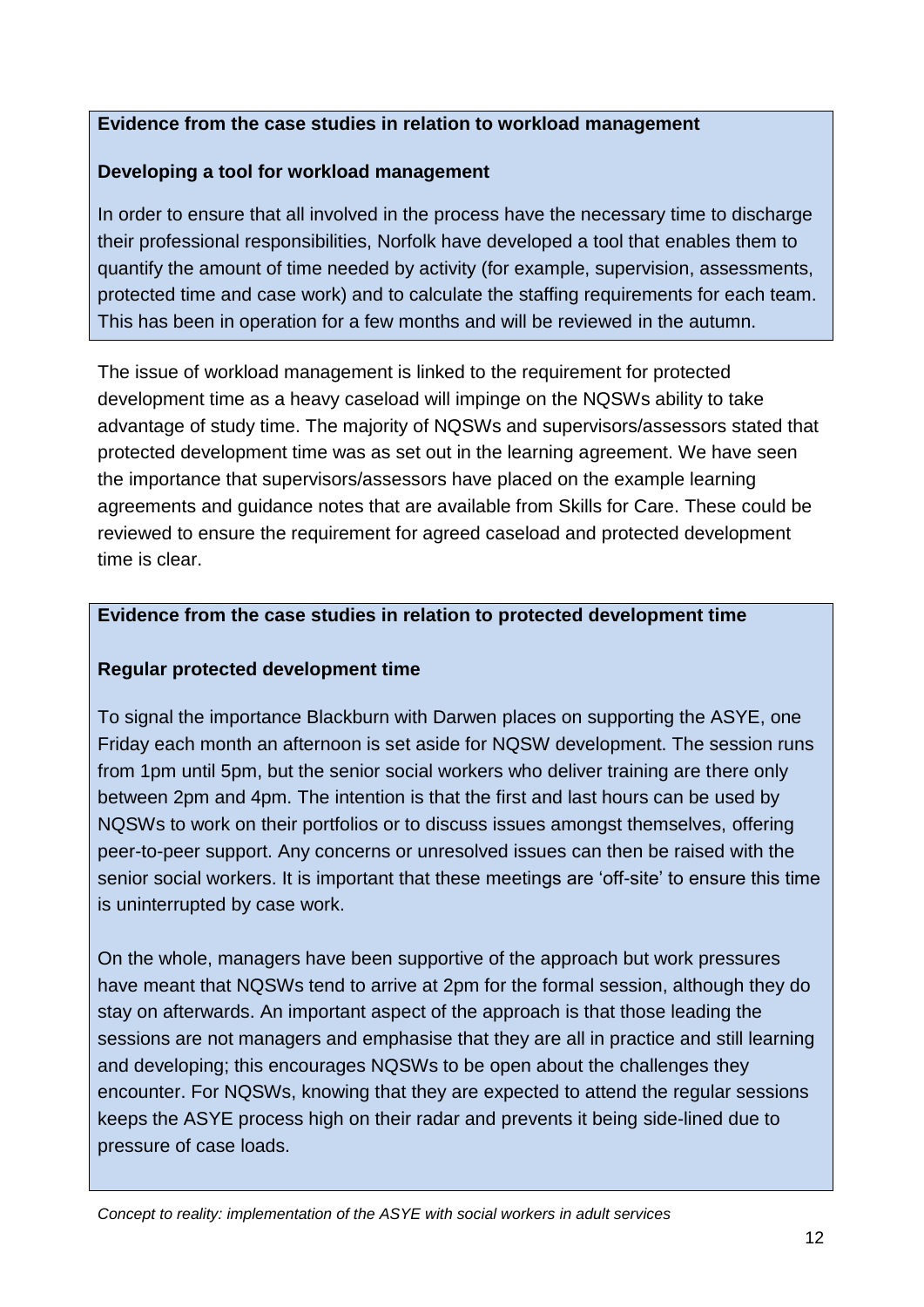As NQSWs join the authority, they join in with the existing group rather than a new group being constituted for them. This enables the new employees to learn from the experiences of others who are slightly ahead of them as well as giving confidence to the more advanced ones who realise how far they have come.

#### **Recommendations**

9. Skills for Care issue further guidance in relation to what constitutes effective workload management and what protected development time should entail. This should be linked to our later recommendation on the training and development of supervisors/assessors.

10. Employers should ensure that workload management is regularly reviewed internally to ensure caseloads are manageable and that NQSWs feel able to take their protected development time.

11. Skills for Care review the Learning Agreement template and the guidance notes to ensure these issues are adequately covered within them. The importance of the Learning Agreement needs to be further stressed in communications with key audiences.

At the early stages of the evaluation, responses to the initial questionnaires showed high levels of awareness of the Professional Capability Framework (PCF) and the standards described for the ASYE were considered suitable for the participating NQSWs. As time has progressed and the PCF has become embedded in the ASYE supervisory processes, the interim and final questionnaire responses suggest a very positive appreciation of the individual capability statements as confidence to deliver the ASYE increases. Just over three quarters of NQSWs and the majority of supervisors indicated that that in the development of professional judgement and confidence a holistic rather than competency-based assessment is preferable.

### **Evidence from the case studies in relation to the Professional Capability Framework (PCF)**

#### **Integrating knowledge with the PCF**

Lewisham were not involved in the previous NQSW process and although this had advantages in that there were not two frameworks being implemented simultaneously, it also meant that they had no experience of managing a formal process for the NQSW"s transition year. The starting point for line managers and Practice Educators was therefore a better understanding of how NQSWs move from Student to Practitioner, how to support NQSWs to establish coping mechanisms and sound post-qualification skills

*Concept to reality: implementation of the ASYE with social workers in adult services*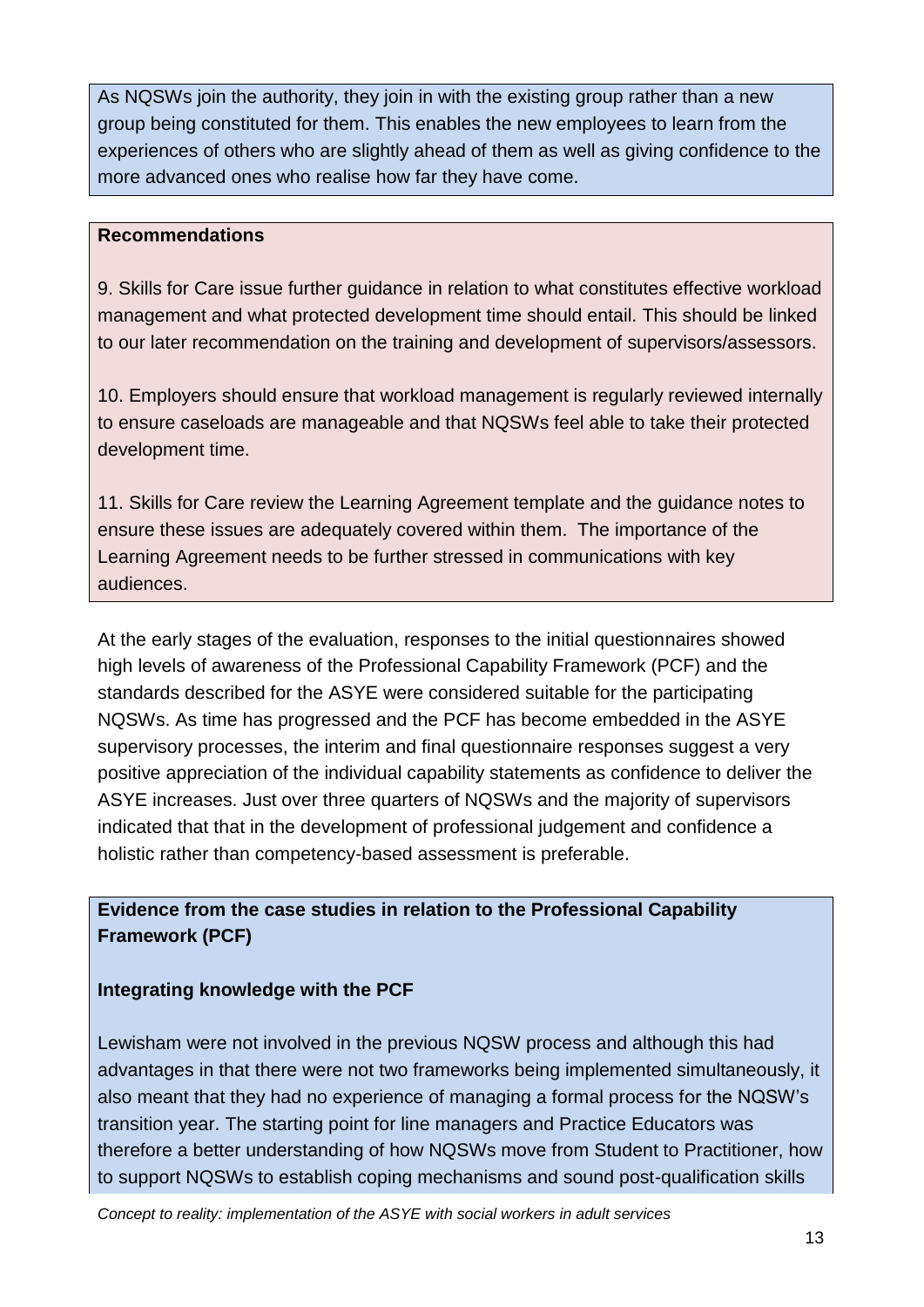such as record keeping, report writing, case management and time management. They were then able to mesh this knowledge with the requirements of the PCF and their roles and responsibilities within the ASYE. This was underpinned by a two day training course in reflective practice and on-going and regular meetings with those carrying out a similar role in the neighbouring boroughs of Bromley and Sutton. The latter in particular has enabled Lewisham to exchange effective practice and use as informal moderation which is in addition to the internal formal moderation/quality assurance protocol already established. Lewisham are working with partners to create an overarching moderation which includes an external element but this has not yet been finalised.

At the time of the initial questionnaire both NQSWs and supervisors/assessors were clear on their expectations of what should be included in reflective supervision and the majority of NQSWs had agreed the frequency and duration of their supervision sessions. By the interim questionnaire, however, 'constructive challenge' and 'feedback from people who use services" had gone down significantly (from 62% to 31%). This is potentially an issue for holistic assessment as service user feedback is an important part of developing professional social work practice. The survey results suggest a lack of coherence in approach to obtaining service user feedback which needs to be addressed.

#### **Recommendations**

12. In order to develop a solid approach to holistic assessment, guidance is developed to facilitate the gathering of service user feedback. This should contain the types of approaches that could be used and also exemplar proformas for gathering consistent information.

13. Employers review their approach to obtaining service user feedback to ensure it is fit for purpose and supports holistic assessment.

The majority of supervisors/assessors were confident in their ability to conduct reflective supervision and holistic assessment based on their previous experience and expertise. However, the evaluation findings suggest that additional training may be required and indeed from the case studies we have identified a number of areas where this approach has been taken with successful outcomes. This leads to another area central to successful delivery of the ASYE which is support.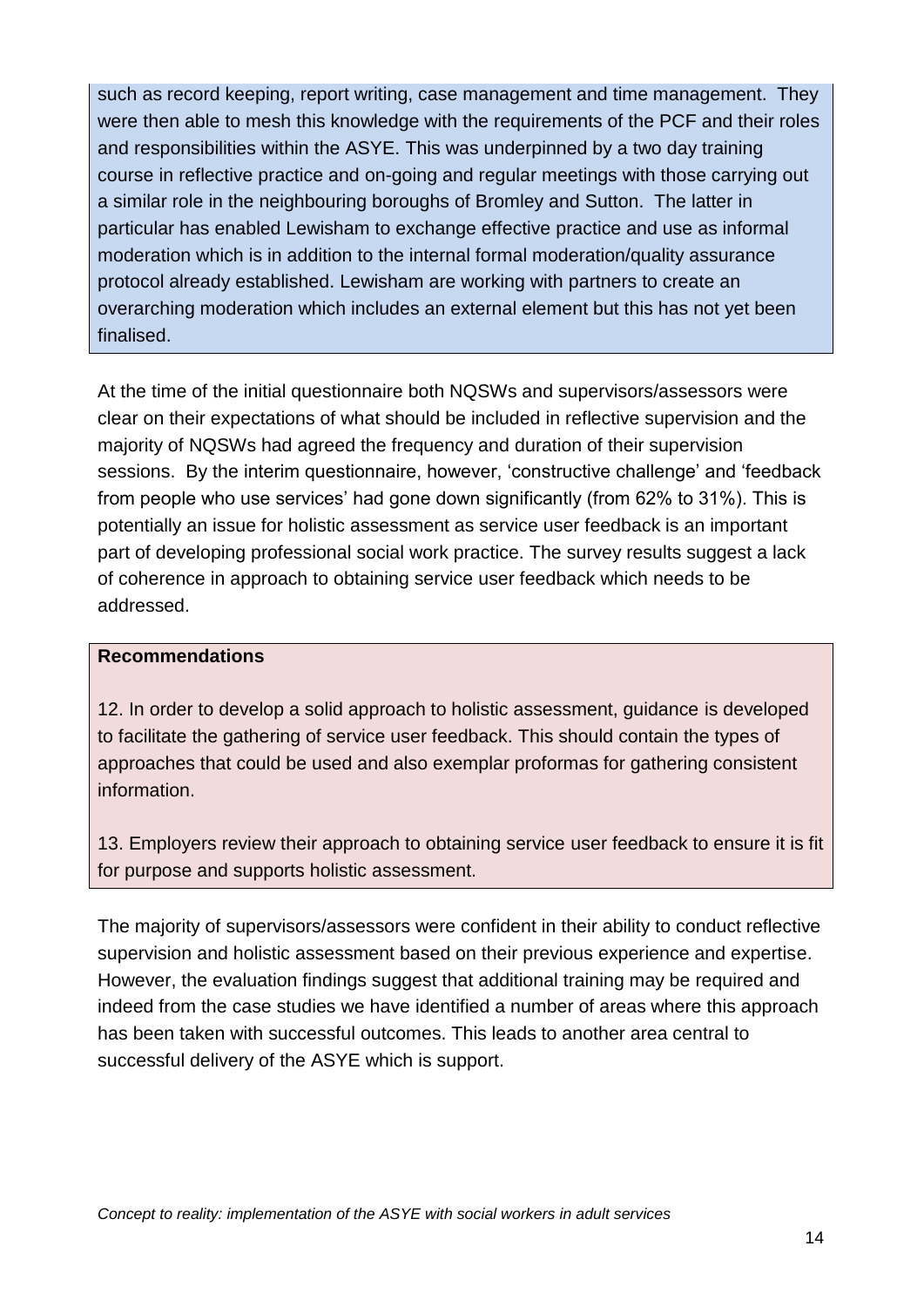#### **Evidence from the case studies in relation to holistic assessment**

#### **Holistic assessment in practice**

Staff at Poole believe they have developed a sound model for the ASYE which is firmly rooted in holistic assessment, considers examples of professional practice in a range of different settings and contexts, and is undertaken by a number of experienced assessors. This is underpinned by partnership networking and collaboration which reinforces the multi-disciplined approach of the Authority and its neighbouring boroughs. The process is constantly evolving and different ways are being identified to ensure that not only are NQSWs being supported, but also those who have line management/ assessment responsibilities for the NQSWs such as supervisors and Practice Educators. Any achievement in implementation so far is felt to be because of the balance achieved between reflection and action, and because individuals involved in the ASYE are well supported. NQSWs report that they are enjoying the ASYE and fully understand its aims and that it is particularly helping them to network efficiently and to monitor their own work.

#### **The importance of regular assessment**

Assessments of NQSWs in Lewisham are conducted regularly with the underpinning theme being to what extent an NQSW is contributing to service quality and development. NQSWs are observed in a range of different settings, at different times and conducted by different observers though always with those who are familiar with the PCF. NQSWs are subsequently asked to critically reflect on their performance and in what way this has contributed to their professional expertise.

#### **Assessment and feedback from service users**

Within Poole feedback from service users has been incorporated in assessment areas such as direct observation and NQSWs are encouraged to submit letters or feedback they have received as individuals. Currently there is a debate within the Authority about the function of feedback - is it merely as evidence to support the ASYE or has it a wider purpose which incorporates real meaning to service users? Currently feedback that naturally occurs is seen as more valuable and more relevant than orchestrated responses such as questionnaires.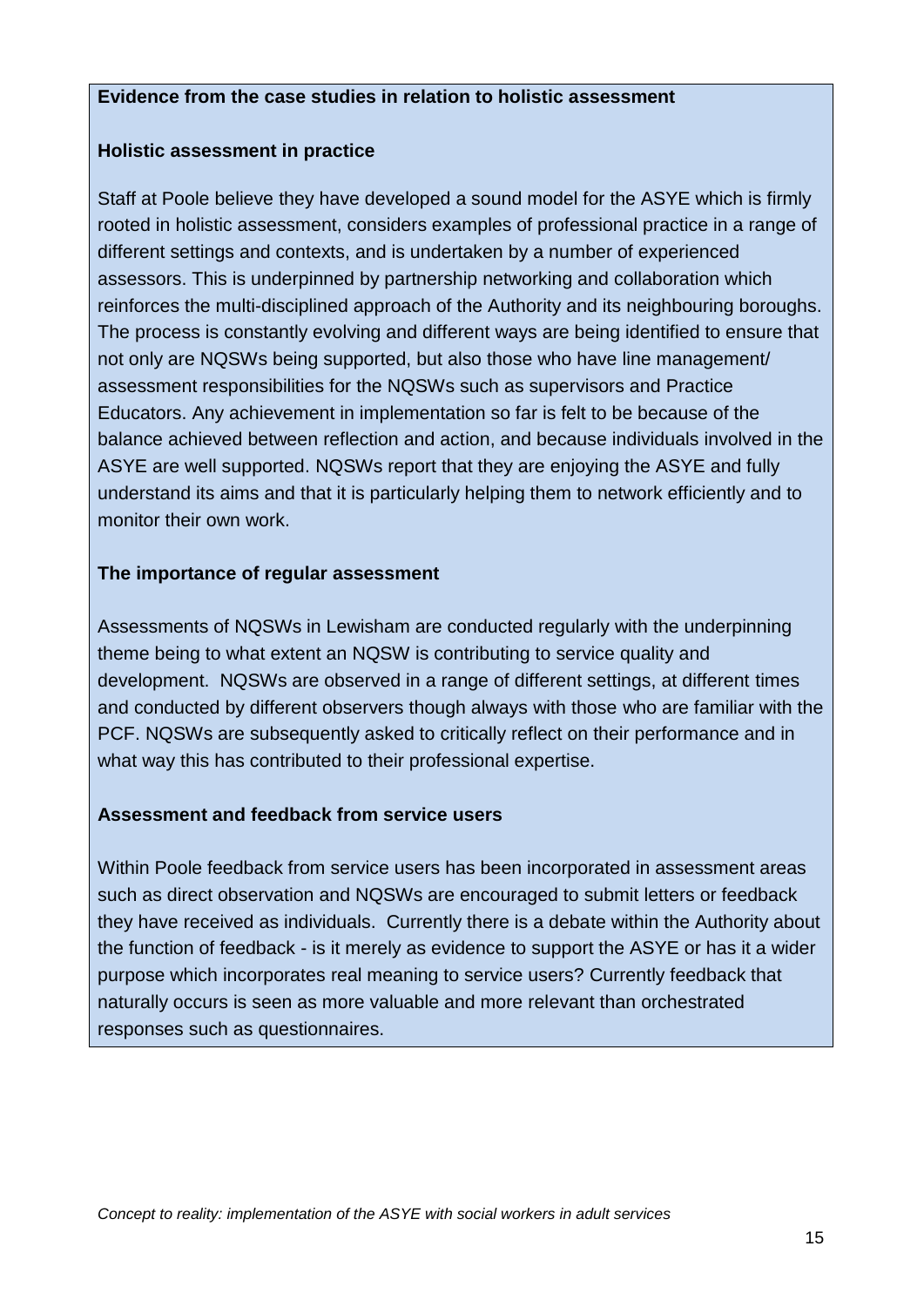The Social Work Reform Board (SWRB) listed the support expectations for the ASYE within the requirements in the Employer Standards and Supervision Framework<sup>2</sup> with the overall expectation that this applies to employers, supervisors, and social workers.

An important thread of the ASYE is therefore that the learning agreement completed at the start establishes the:

- **Frequency of reflective supervision.**
- A professional development plan.
- Statement on reduced workloads in the first year of employment to accommodate this.

The final questionnaire asked supervisors/assessors in Cohort One how well the provision of reflective professional supervision with their NQSWs had worked and all respondents indicated it had worked 'very' or 'quite well'.

Only two fifths of supervisors/assessors felt they were getting adequate support from their employer. From the case studies the picture varies with some supervisors/assessors indicating that the support they received was well structured and regular while for others it was structured but less effective. Overall the NQSWs interviewed during the case studies reported feeling well supported, having their learning agreements reviewed regularly, and their learning needs met.

### **Evidence from the Case Studies in relation to the training of supervisors and assessors**

### **Developing good quality supervision**

-

Norfolk County Council provided training for supervisors at the start of the programme, with additional training provided by the University of East Anglia (UEA) linked to the three-monthly milestones. The training sessions focus on supervision and assessment skills, the expectations of each stage and the evidence requirements, including guidance on completing the paperwork. UEA also provide supporting material and guidance. Supervisors have the option of submitting a reflective essay exploring how their involvement with the ASYE has improved their own practice, which attracts 20 credits towards a Masters degree. The UEA training and materials are closely linked to the PCF expectations. Norfolk believe strongly that good quality supervision is central to the ASYE process, as well as being fundamental to professional practice for experienced social workers, yet the skills needed to be a good supervisor do not come

 $2$  Support expectations for the ASYE within the requirements in the Employer Standards and Supervision Framework, dated October 2013 available on Local Government Association Website at [http://www.local.gov.uk/workforce/-](http://www.local.gov.uk/workforce/-/journal_content/56/10180/3511605/) [/journal\\_content/56/10180/3511605/](http://www.local.gov.uk/workforce/-/journal_content/56/10180/3511605/)

*Concept to reality: implementation of the ASYE with social workers in adult services*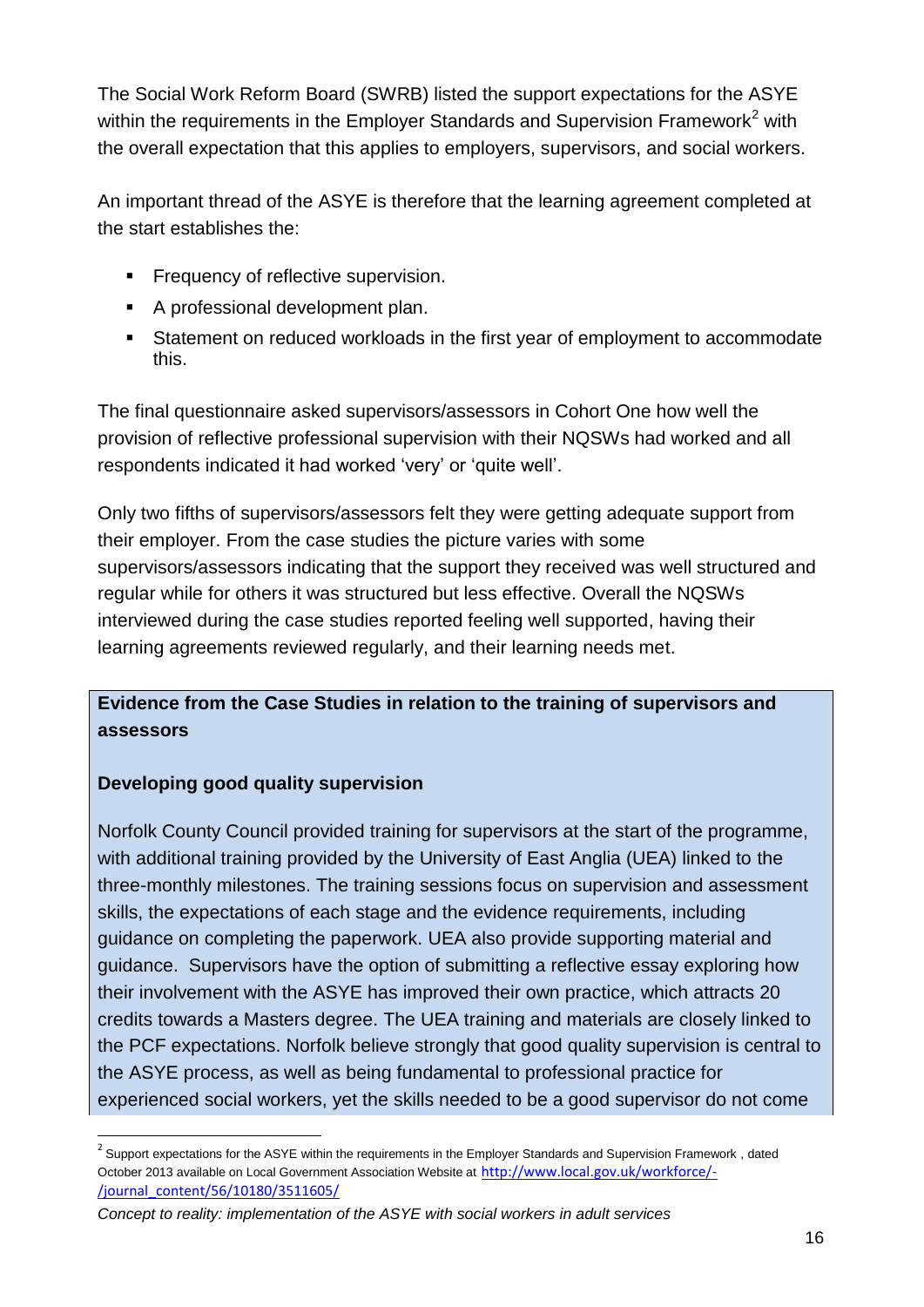naturally to everyone. Consequently, Norfolk is currently exploring introducing a professional development pathway for supervisors.

#### **The importance of training provision**

In Lewisham, Practice Educators and line managers were offered training to familiarise themselves with the ASYE and this was welcomed in part because the post qualification world in Adult Services is not seen as well developed as in Children"s Services and so this has allowed a clearer professional identity to be established. Line managers interviewed felt that because of the support and information they have received about the ASYE they have become better supervisors and now able to see the value of well conducted supervision for an NQSW within the induction year.

#### **Recommendations**

14. Skills for Care review the guidance on training provision for supervisors/assessors to ensure it allows for further development and support for those with less experience and/or new to that role, including an understanding of how to support the development of reflective practice. There also needs to be explicit guidance for employers on providing support to supervisors/assessors to enable them to do their supervision/assessment duties effectively.

15. Employers, recognising the central role of supervisors/assessors, ensure that sufficient support is in place to enable the effectiveness of that role. This includes providing supportive management, but also a review of training needs which will vary according to the individual experience of the supervisor/assessor. Where employers work with others locally, the provision of training might be developed and delivered costeffectively across the organisations.

In relation to assuring the quality of the assessment decision, it is encouraging to note that the early survey responses reported some processes in place to support this and at the time of the final questionnaire, almost three quarters of supervisors/assessors indicated their employers' arrangement for assuring the quality of the assessment decisions worked "very" or "quite well", though a quarter stated it did not. It should be noted however, that at the time of the final survey not all assessment processes were completed so this is only a partial picture.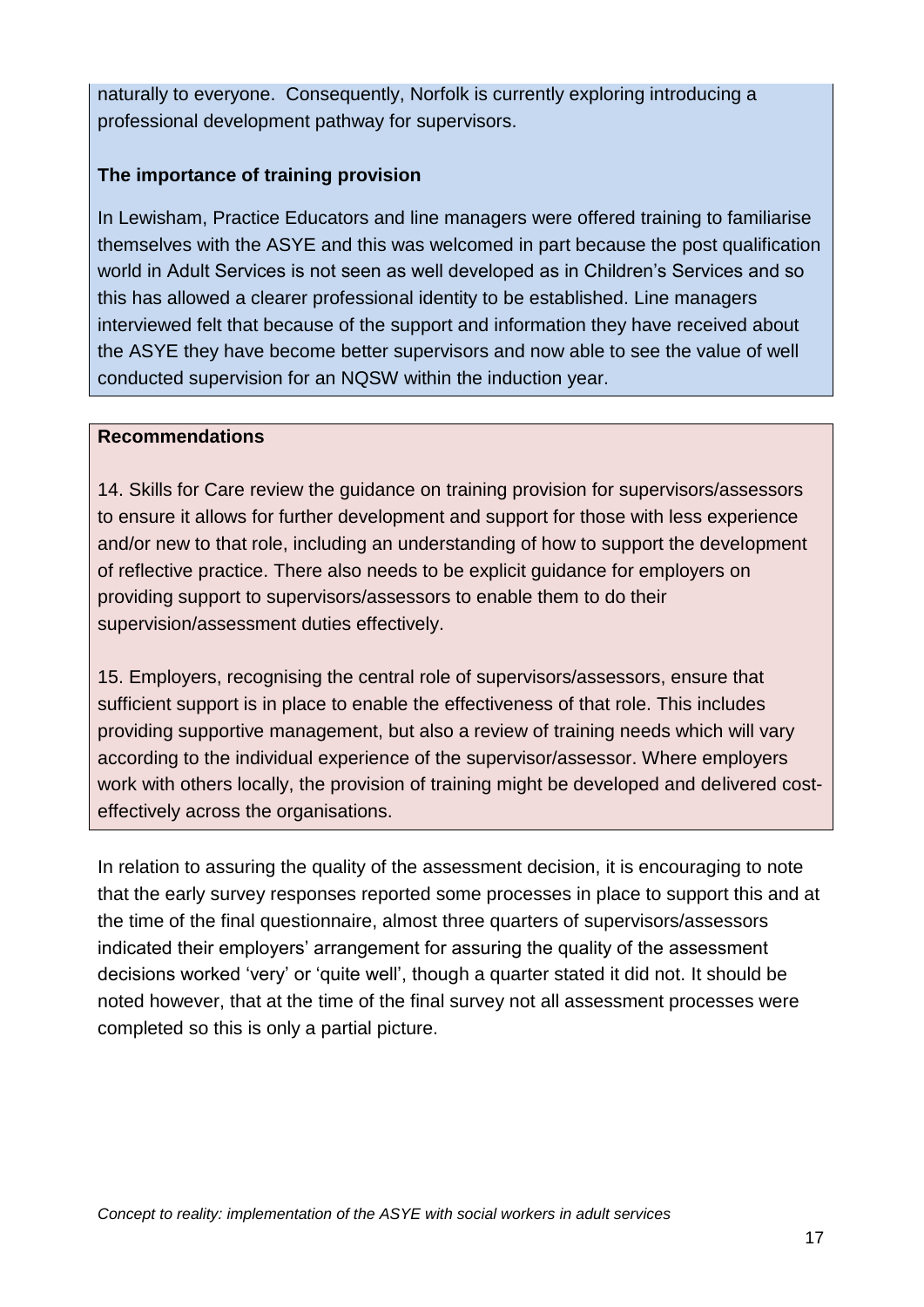#### **Evidence from the case studies in relation to the quality of the assessment decision**

#### **Quality assurance of assessment decisions**

Blackburn with Darwen recognises the "high-stakes" nature of the assessment and the consequent need to ensure that decisions are fair and consistent; on the other hand, they fully support the concept that managers are best placed to make professional judgements about NQSWs" practice. Managers being accompanied on occasion by Senior Leaders and one observation being conducted by another professional, help to ensure consistency in judgements. Blackburn with Darwen is working closely with their sub-regional partners, Blackpool Council and Lancashire County Council, as well as the University of Central Lancashire, to ensure a consistency of approach across the area. Panels will be held with membership from each of the above organisations to review portfolios and assessments, which will include the reflective essay that will already have been marked by the University. The purpose of the panel is not to "re-mark" any components, but to quality assure the process. Further quality assurance will be provided by the University"s accreditation processes as portfolios meeting the required standard will constitute a completed module of a post graduate certificate in social work.

#### **Ensuring the fairness and robustness of final decisions**

Norfolk County Council puts considerable emphasis on quality assuring the ASYE process. Observations are carried out by more than one person and the three and six month reviews are checked by team managers. Practice consultants and team managers can turn to the learning and development consultant and to heads of social care for support and advice in making judgements should they need to.

For the final assessment, a review panel will be convened which will be made up of senior managers from across the three service areas (Adult Social Care, Children"s Services and Mental Health) as well as the Learning and Development Consultant. This panel will review the submitted evidence for the ASYE from 18 NQSWs in total, ensuring a standardised approach across Norfolk. This is a big resource commitment which reflects the importance Norfolk places on needing to ensure the fairness and robustness of final decisions. NQSWs can, in addition to including it as part of their ASYE evidence to the council, submit their reflective essay to University of East Anglia (UEA) for academic accreditation which also provides a further quality check.

Norfolk is also part of an Eastern regional partnership of local authorities who will be carrying out regional standardisation and quality assurance of the ASYE by reviewing evidence provided by NQSWs and assessors, as well as sharing examples of good practice. This partnership will review and share learning from local and national evaluations of the ASYE. UEA will also be contributing to the regional quality assurance

*Concept to reality: implementation of the ASYE with social workers in adult services*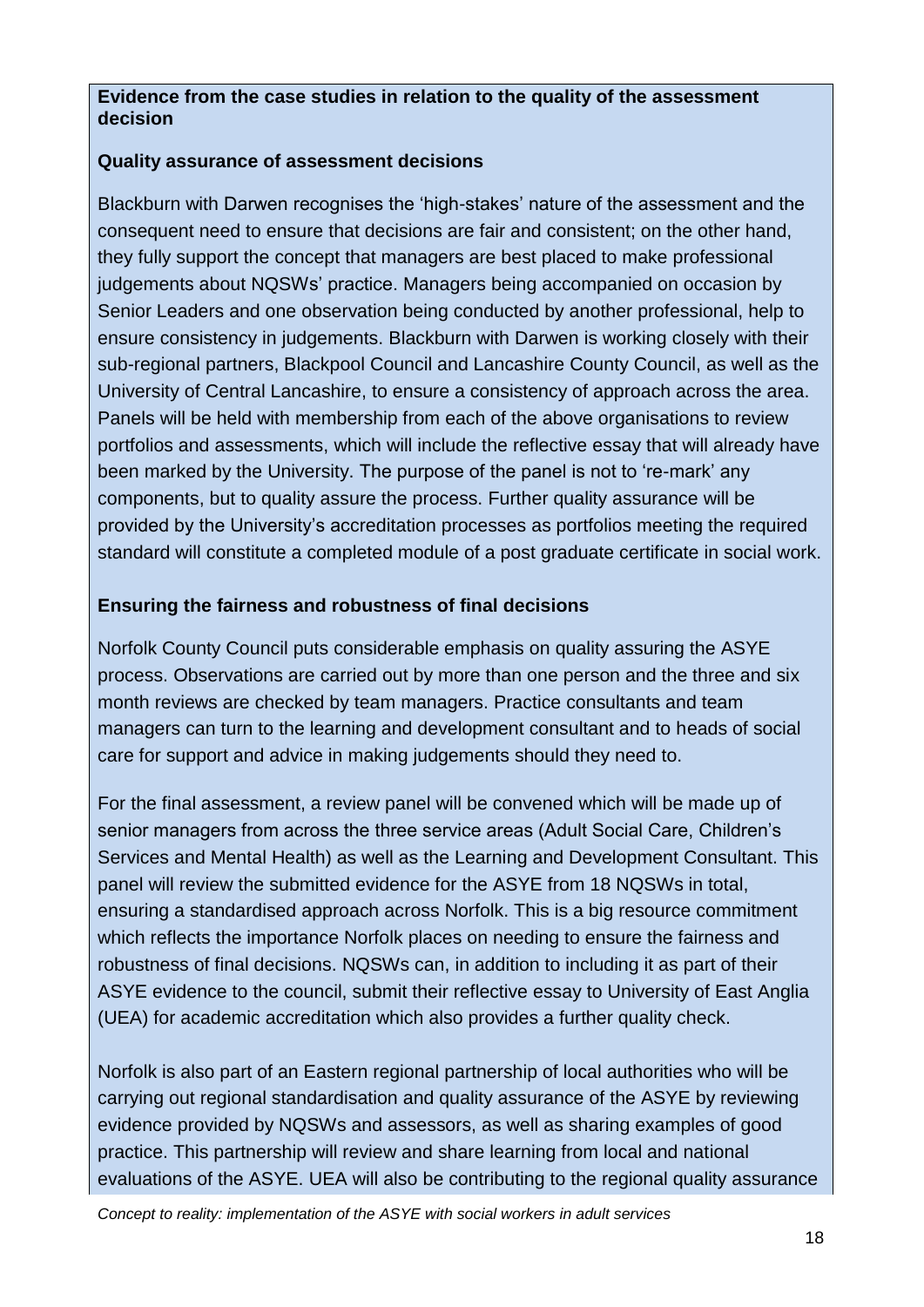and standardisation by providing feedback on a sample of the ASYE reviews, direct observations and final assessment reports from all of the local authorities in the partnership.

Quality of assessment is an area of concern expressed by the majority of members of the Virtual Reference Group and also reflected in comments from the non-participants interviewed and from some questionnaire responses. From the case studies some locations appear to be well advanced in planning quality assurance procedures with elements of internal and external input.

Indeed, partnership is a recurring theme in the case studies which provides cohesion in most respects with which all stakeholders can identify.

#### **Recommendations**

16. Building on the evidence from the evaluation, Skills for Care work with key stakeholders to develop, monitor and support a nationally consistent approach to the assessment process.

17. Employers should have a clear plan and procedures in place for ensuring the quality of assessment. The case studies have suggested that where local employers work closely together this could be achieved as a group approach such as a local assessment panel.

## **2.3 Benefits and issues**

The key findings from the evaluation include:

NQSWs and supervisors/assessors identified a range of benefits for the NQSW in taking part in the ASYE, the main one of which was "Development of professional confidence".

The main benefits for supervisors/assessors were identified as "Continuing professional development", "Learning to provide reflective supervision" and "Learning to provide holistic assessment".

Both NQSWs and supervisors/assessors saw the ASYE as supporting CPD.

By the final questionnaire, over two thirds of NQSWS would recommend the ASYE to other NQSWs. The vast majority of supervisors/assessors would recommend the ASYE to other organisations.

*Concept to reality: implementation of the ASYE with social workers in adult services*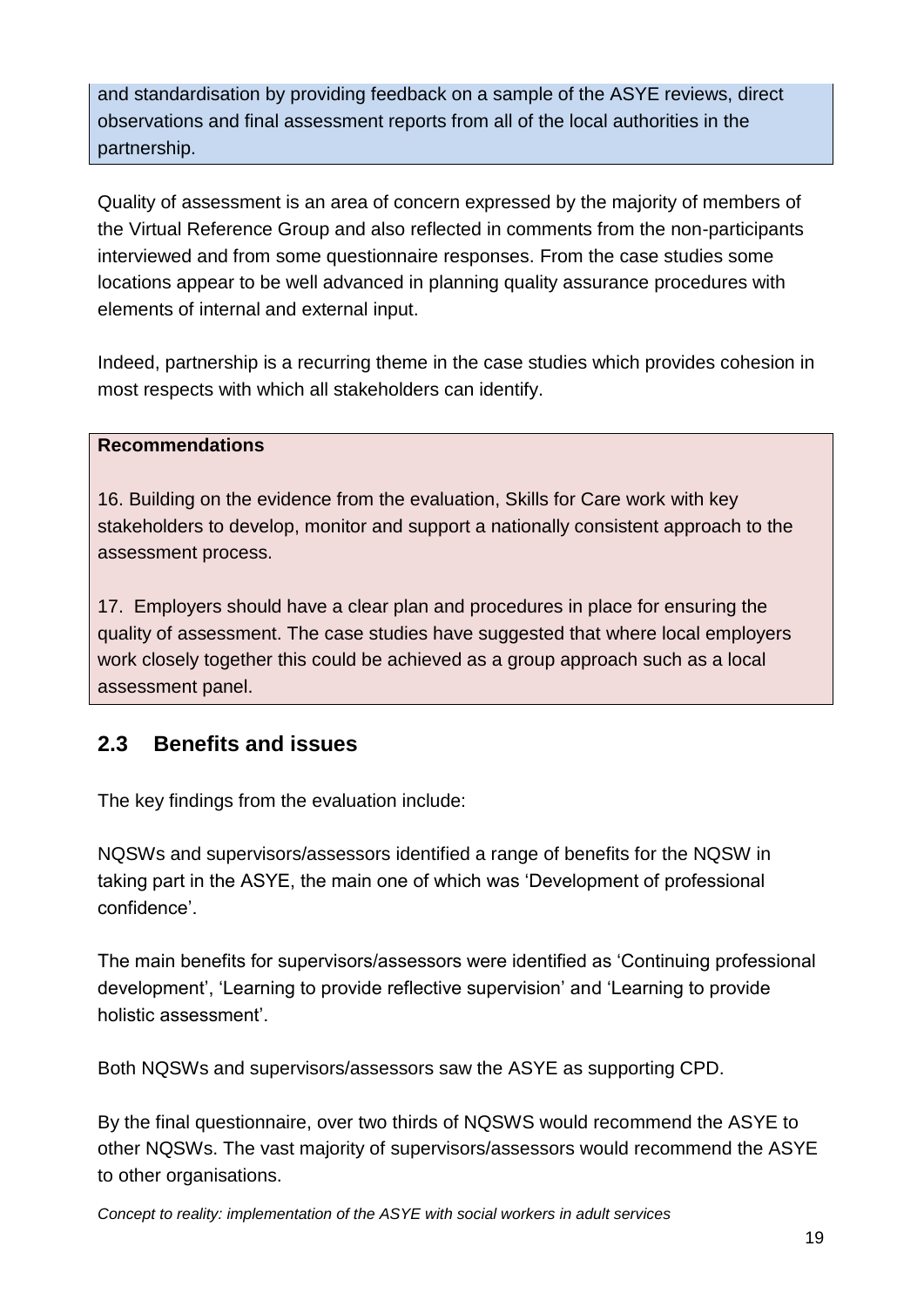For NQSWs the main messages to sell the ASYE to another NQSW included that there is time for reflection, receiving structured support and guidance and the importance of peer support.

For supervisors/assessors the main messages to sell the ASYE to another organisation were that the ASYE helps to develop the NQSW into a competent social worker, that it provides a good probationary period and that it provides opportunities for CPD.

The case studies provide clear indicators of the keys to good practice.

From the initial questionnaire, "Development of personal confidence" and "Acknowledgement of personal responsibility for continuing professional development (CPD)" featured highly as key benefits for NQSWs and "Continuing professional development" followed by "Learning to provide reflective supervision" and "Learning to provide holistic assessment" were the highest ranked benefits by supervisors/assessors. According to supervisors/assessors at the time of the final questionnaire, the main benefits to the NQSWs taking part in the ASYE include confidence, the receipt of structured support, and credibility with future employers and CPD.

Clearly the ASYE was seen by respondents as an opportunity to develop supervisor/assessor skills and there is a large amount of evidence from the interim questionnaires from both NQSWs and supervisors/assessor on how the ASYE process complements CPD. In the final questionnaire, CPD was cited by three quarters of respondent supervisors/assessors as a benefit of their participation in the ASYE followed by 'learning to provide reflective professional supervision' and 'learning to provide holistic assessment". Evidence from the case studies suggested that supervisors and Practice Educators welcomed this not least because it helped give a professional identity to their role within adult services that is frequently not as defined as that of children"s services in many regions, a point also made by members of the Virtual Reference Group. An awareness of CPD was viewed as an important thread in developing capability not least in relation to team work.

In terms of how NQSWs thought it complemented their own CPD a range of positive comments emanated from both the survey and the case studies, notably:

*'It gives a framework to stages of professional development. Gives insight into multiple routes of learning and evidence of CPD. Gives regular opportunity to remove self from daily practice and focus on CPD, learning and theory – energising CPD.'*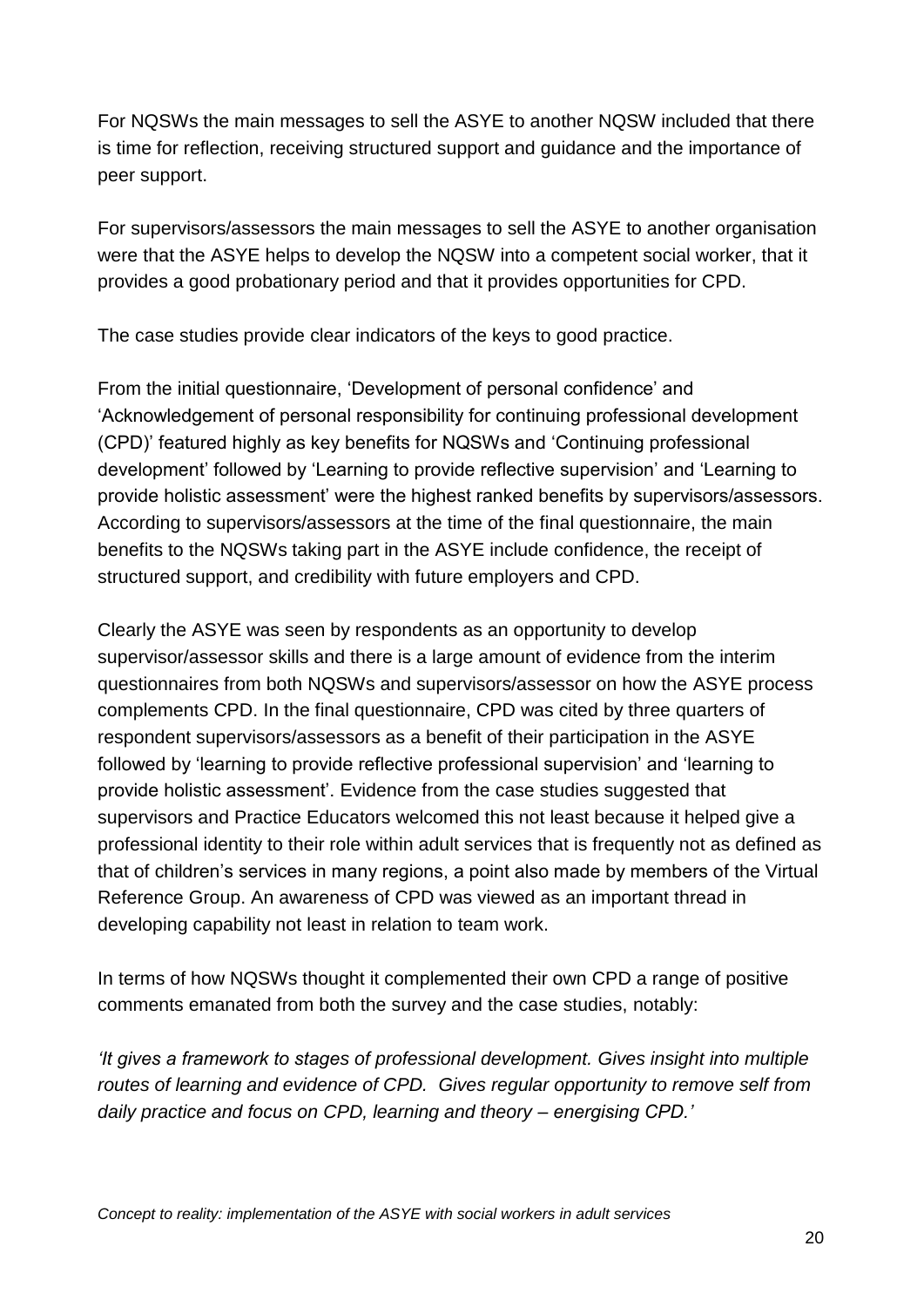*'It encourages continued learning, policies and practices are always changing, nothing stays the same and this should be the mind set of any practitioner. Learning doesn't end when you get your degree'.*

Supervisors/assessors were also very aware of the positive contribution made by ASYE to CPD. For example:

*'It sets the standards from the point of qualifying. It has also focused attention on the need for experienced social workers to retain involvement in CPD, share their knowledge and expertise and invest in the learning culture of the profession. It's a good habit to establish, logging/evidencing on going learning activity.'*

*'It is the foundation to a career in social work, expectations of behaviour stated and followed through in the ASYE year will continue to be mirrored as a social worker progresses. It fits well with the HCPC having expectations that a social worker no matter what their grade will be able to show how their practice has developed between registration periods.'*

**Evidence from the Case Studies in relation to how the ASYE complements the CPD of social workers**

#### **Tailored learning for NQSWs that contribute to Masters level credits**

For Norfolk County Council, the University of East Anglia (UEA) provides two teaching days, a workbook of readings and activities and a range of other on-line resources as part of a training module that NQSWs are signed up to at the start of their ASYE. This provides the majority of the tailored learning that is provided to NQSWs but is also supplemented by workshops organised by the Learning and Development Consultant to meet specific learning needs identified in personal development plans. All NQSWs are required to write a piece of critical reflection as evidence towards the end of their ASYE. As part of the UEA module, they have the option of submitting this to the University and it can attract 40 Master"s level credits.

The final questionnaire asked NQSWs from Cohort One, as they neared the completion of their year and based on their overall experience whether they would recommend the ASYE to other NQSWs. Over two thirds (67 per cent) said they would. The final questionnaire asked this question of supervisors/assessors and 86 per cent supervisors/assessors said they would recommend the ASYE to other organisations. One NQSW stated: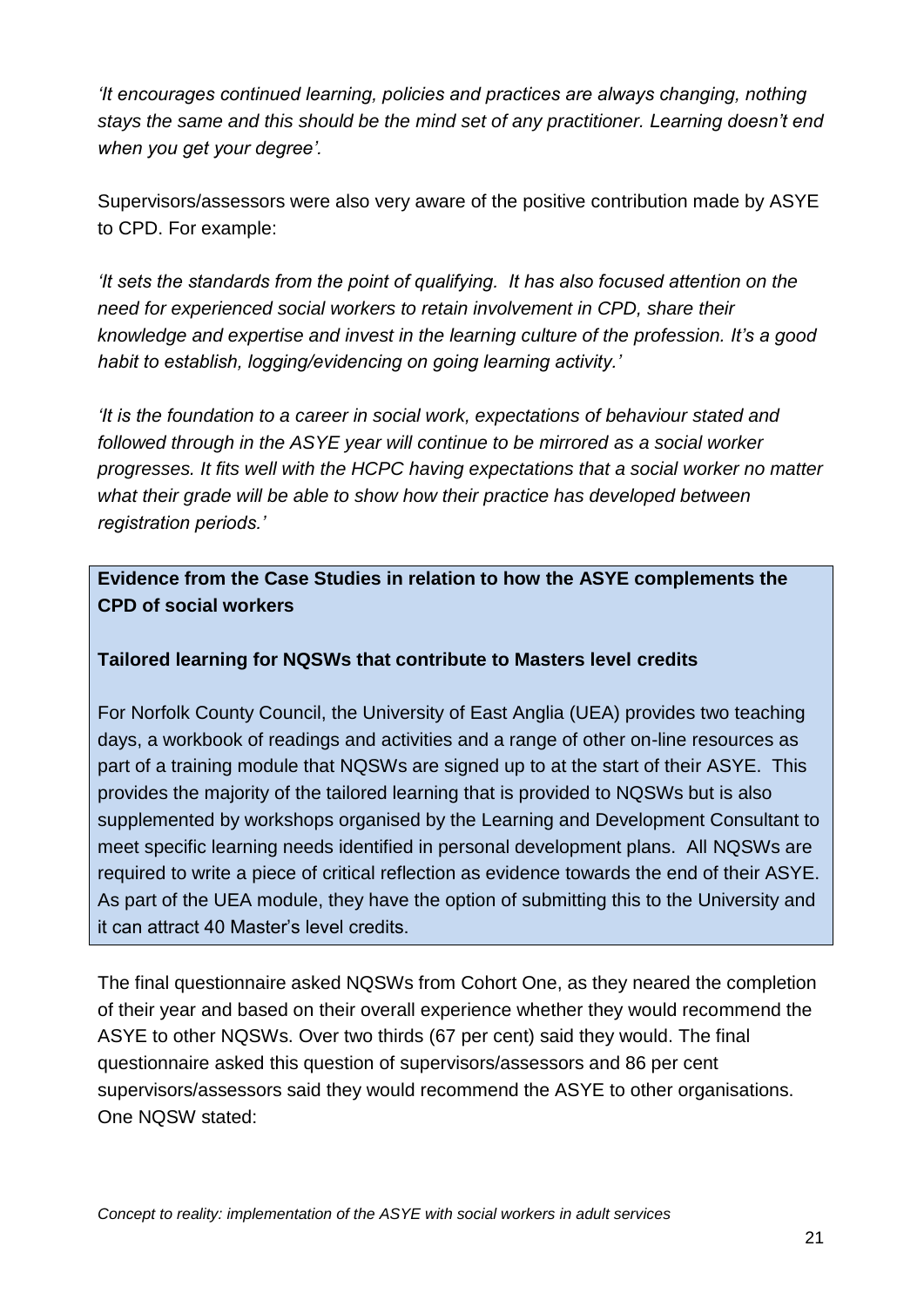*'ASYE is a good idea, however it needs to be clear what the individual needs to complete and in what detail, for example what actually needs to go in the ASYE folder and in what detail. The ASYE is a beneficial if the right support is there and everyone is given the same amount of time aside each week out of their working week'.*

The key messages that NQSWs would use to "sell" the ASYE to others were:

- Allows time to reflect on your practice and develop your role.
- **You receive structured support and quidance.**
- Peer support helps to share knowledge and experience.
- Beneficial in the transition from education to social work practice.
- Workload management/protected caseload are valuable.
- Good for future employment opportunities.

Supervisors/assessors were also asked what key messages they would use to "sell" the ASYE to another organisation. The most given messages were that it helps to develop the NQSW into a competent social worker, that the ASYE provides a good probationary period and provides opportunities for CPD.

The main issues identified by NQSWs related to supervision. This is also true for the supervisors/assessors but they also had concerns about restructuring, engaging their employer and unresolved queries such as how the ASYE works with agency staff, perhaps reflecting once again the challenging background against which the ASYE was introduced.

The issue of agency staff and how they can be supported to participate in the ASYE, and whether that is the responsibility of the agency or the employer with whom they are working on their temporary contract, has arisen during the evaluation, particularly in the Virtual Reference Group discussions.

In one case study all temporary workers were offered the ASYE enrolment and ad hoc training. However, there is no major evidence from the fieldwork that would lead to conclusions or recommendations in relation to the use of temporary workers. We note that the Local Government Association has facilitated the development of a Protocol for the Engagement of Agency-based social workers in England, $3$  developed in discussion with the Employer Standards Working Group, but that the ASYE is not specifically mentioned within that.

<sup>-</sup><sup>3</sup> Protocol for the engagement of agency-based social workers in England, dated October 2012 available on Local Government Association Website at [http://www.local.gov.uk/c/document\\_library/get\\_file?uuid=4c6cea5e-63bc-4b41-8f29-](http://www.local.gov.uk/c/document_library/get_file?uuid=4c6cea5e-63bc-4b41-8f29-91cb7a2e8a6d&groupId=10171) [91cb7a2e8a6d&groupId=10171](http://www.local.gov.uk/c/document_library/get_file?uuid=4c6cea5e-63bc-4b41-8f29-91cb7a2e8a6d&groupId=10171)

*Concept to reality: implementation of the ASYE with social workers in adult services*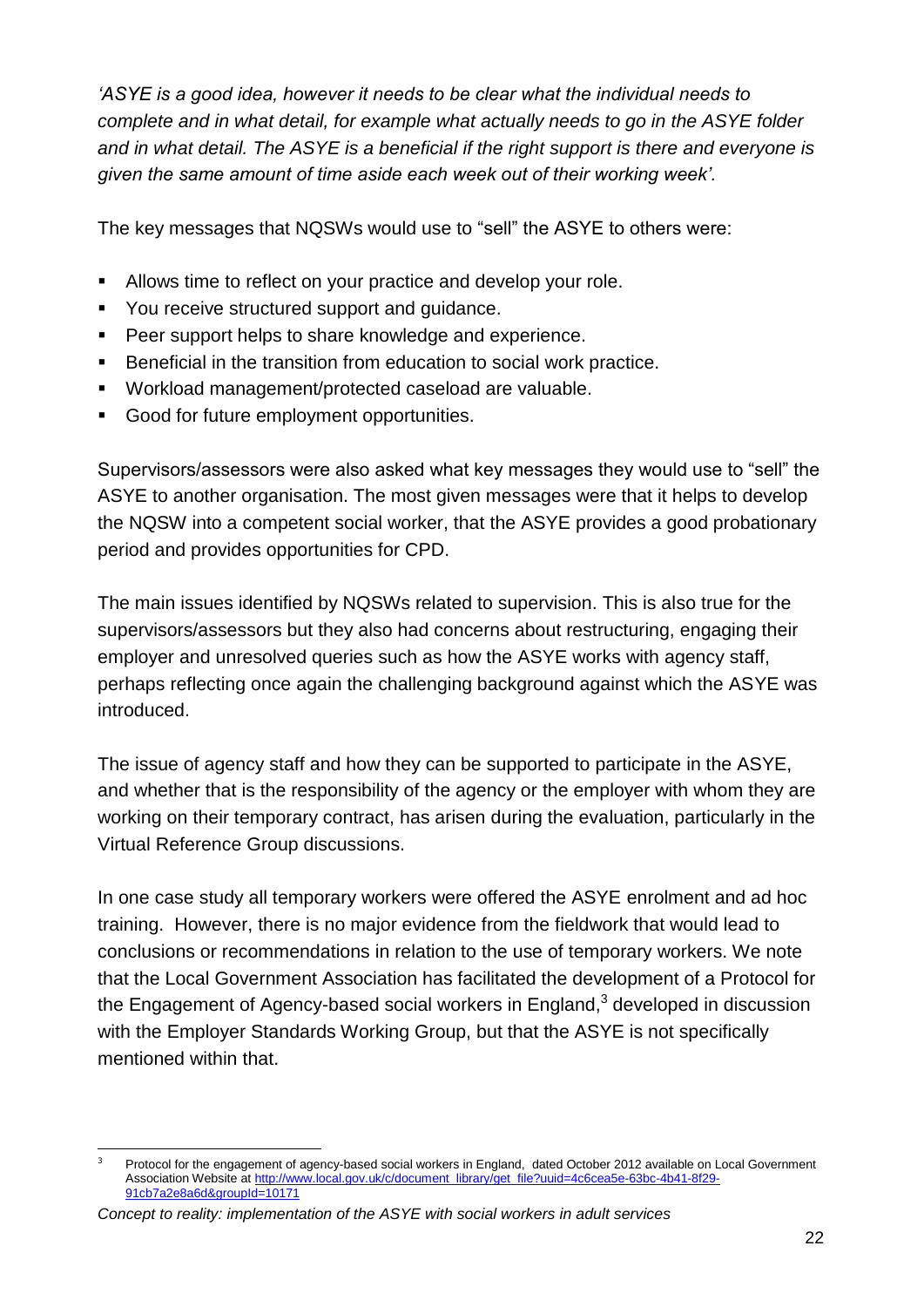The importance of engaging the HR team especially within a statutory authority was evident from the case studies. This helped to overcome legal employment issues, help facilitated a single probation/ASYE process and helped HR to consider how the PCF and assessed standard are likely to affect job specifications and job roles in future.

#### **3 Conclusions and next steps**

The evaluation of the implementation year of the ASYE in adult services presents an encouraging picture of a real commitment by staff and NQSW to embed the process and ensure it reflects local practice as well as national professional standards. There are still issues to be resolved largely connected with workload management and the availability of suitably experienced supervisors and assessors to facilitate the process. There is evidence that successful and sustained delivery of the ASYE is most likely to be achieved when all stakeholders work in partnership to ensure that communications and delivery are cohesive. The evaluation highlights the importance of NQSWs taking some responsibility for their own development in order that their future professional capability reflects personal needs as well as the vision of the organisation in which they work and service users.